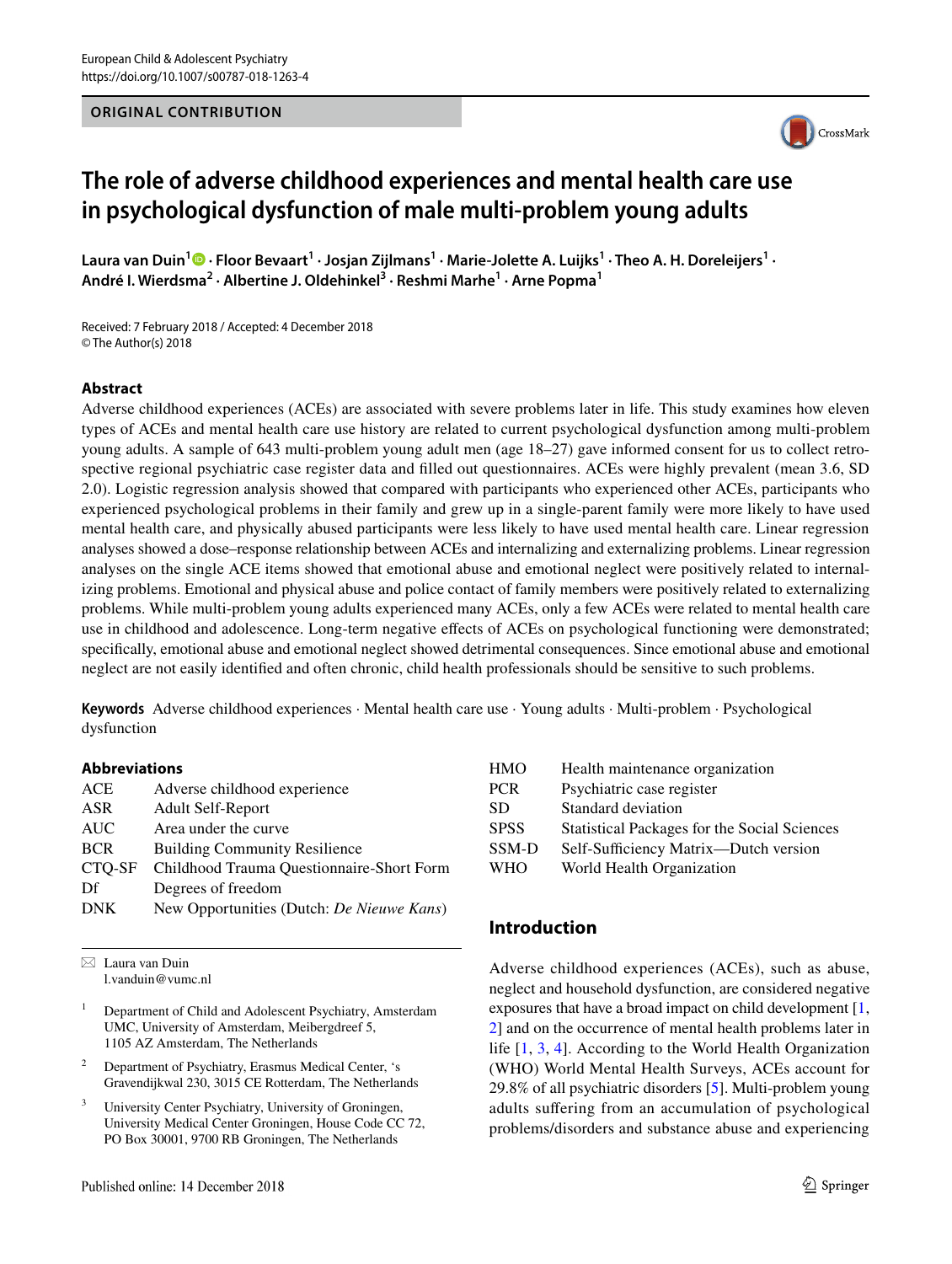court involvement are likely to have experienced one or more ACEs during childhood [\[4,](#page-11-3) [6](#page-11-5)–[12\]](#page-11-6). Studies that use stress process frameworks, such as the Stress Process Model [[13,](#page-11-7) [14](#page-11-8)], as a theoretical basis have made a valuable contribution to deepening our understanding of the 'chain of succeeding events' that can often be observed within the life course of individuals from families in which ACEs frequently occur. Such frameworks incorporate the infuence of stressors at the individual, family, and community levels with a focus on predicting mental health outcomes. These studies acknowledge that dimensions of mental health vary based on social determinants such as socioeconomic status (SES), household factors, migration status and social capital. An important task is to identify the conditions that help explain these variations, for example, by assessing childhood problems and subsequent access to specialist mental health care in specifc populations of vulnerable (young) adults with mental health problems. Mental health care utilization as an outcome measure in earlier studies is rare and mainly based on self-reported recall [\[15](#page-11-9), [16](#page-11-10)]. Therefore, the aim of this study was to retrospectively explore how abuse, neglect and household dysfunction were related to registered mental health care use history within a high-risk sample of multiproblem young adults from a disadvantaged socioeconomic background. Additionally, we investigated the association between ACEs and two measures of current psychological functioning within this group, and we examined how mental health care use contributed to this relationship. This paper contributes to the evolving understanding of ACEs, focusing on understanding their relation with mental health care use and their infuence on young adult mental health problems.

 ACEs have been extensively investigated in The Adverse Childhood Experiences (ACE) Study [[4\]](#page-11-3) and are commonly defned by three categories: abuse, neglect and household dysfunction [\[4\]](#page-11-3). To date, most studies have investigated ACEs within general population samples [\[2,](#page-11-1) [5,](#page-11-4) [12,](#page-11-6) [17](#page-11-11)[–22](#page-11-12)], among adult members of a health maintenance organization (HMO) [[3,](#page-11-2) [8,](#page-11-13) [9,](#page-11-14) [23](#page-11-15)[–26\]](#page-11-16), and within high-risk groups [\[6,](#page-11-5) [10](#page-11-17), [27–](#page-11-18)[29](#page-11-19)], such as individuals within the juvenile justice system [\[29\]](#page-11-19), individuals convicted for offenses [[30](#page-11-20)], and children who grew up with incarcerated family members [[31\]](#page-11-21). The current study focused on a very specific population of high-risk men (aged 18–27 years) who grew up in socially disadvantaged circumstances and, during their youth, developed severe and intertwined problems in several important life domains ('multi-problem young adults'). A previous study performed on this sample of multi-problem young adults showed that 87% belonged to an ethnic minority group, 63% reported severe family problems during their youth, and 66% had experienced at least one Child Protection Services (CPS) contact during their youth, mainly for judicial reasons [\[32](#page-11-22)]. An ethnic minority background and juvenile delinquency are both strongly related to childhood

poverty, deprivation and developmental problems [[33](#page-12-0), [34](#page-12-1)]. According to social stratifcation theory and social control theory, crime rates are higher in disadvantaged communities as a result of a lack of social integration due to income inequality, which can generate strain, frustration and a lack of informal social control [[35\]](#page-12-2). A large body of recent literature shows a strong intertwined relationship between growing up socially disadvantaged and experiencing ACEs. A study of children with CPS involvement showed that poverty was strongly related to neglect. Physical neglect was predicted by parental substance use problems and mental health problems [\[36\]](#page-12-3). Therefore, problems referred to as household dysfunction, including parenting problems, were related to (types of) maltreatment. In a study of young adults, neglect and poverty in childhood were related to post-traumatic stress disorder and arrest in adulthood. Poverty was also related to depressive disorders in adulthood [\[37\]](#page-12-4). A retrospective study on detainees showed that the experience of multiple types of maltreatment was related to a low socioeconomic status in childhood, growing up in a single parent family, substance abuse of family members and a history of suicide attempts. Emotional and physical neglect were more prevalent among detainees with a convicted family member, whereas emotional abuse was related to psychiatric disorders [\[38](#page-12-5)]. Both separate and cumulative efects of ACEs on adult health problems have been observed [[39\]](#page-12-6). Estimating the prevalence and the long-term impact of ACEs on mental health and care use for these high-risk young adults is important in terms of establishing their specifc need for mental health care and identifying potential barriers to (specialist) mental health care use in vulnerable populations.

 Within the widely used main categories, eleven ACEs can be distinguished: emotional, physical, and sexual abuse; emotional and physical neglect; and household dysfunction, which can be subdivided into growing up in a single parent family, domestic violence, family members' police contact, drug and alcohol abuse, and psychological problems of a family member [[4,](#page-11-3) [40\]](#page-12-7). The three distinct clusters of ACEs are interrelated and strongly associated with socioeconomic background [[36](#page-12-3), [37](#page-12-4), [41](#page-12-8), [42](#page-12-9)], (mental) health, well-being, and overall self-sufficiency in young adulthood  $[4, 28, 43]$  $[4, 28, 43]$  $[4, 28, 43]$  $[4, 28, 43]$  $[4, 28, 43]$  $[4, 28, 43]$  $[4, 28, 43]$ . Young adulthood (18–27 years) is now widely acknowledged as a developmental stage that includes major psychological [\[44–](#page-12-11)[46](#page-12-12)], social [[44](#page-12-11)] and neurobiological [[47](#page-12-13)] changes that are critical for a healthy transition to adulthood [\[48](#page-12-14)[–50](#page-12-15)]. Young adults with severe childhood problems are at increased risk of unemployment, early parenthood, delinquent behaviour, and substance abuse [\[28](#page-11-23), [38](#page-12-5), [51](#page-12-16)[–55](#page-12-17)]. Therefore, a high prevalence of ACEs can be expected within the retrospective reports of multi-problem young adults. Since ACEs are strongly associated with the development of mental health problems during childhood and adolescence [[5\]](#page-11-4), they may result in the use of professional services [\[56](#page-12-18)],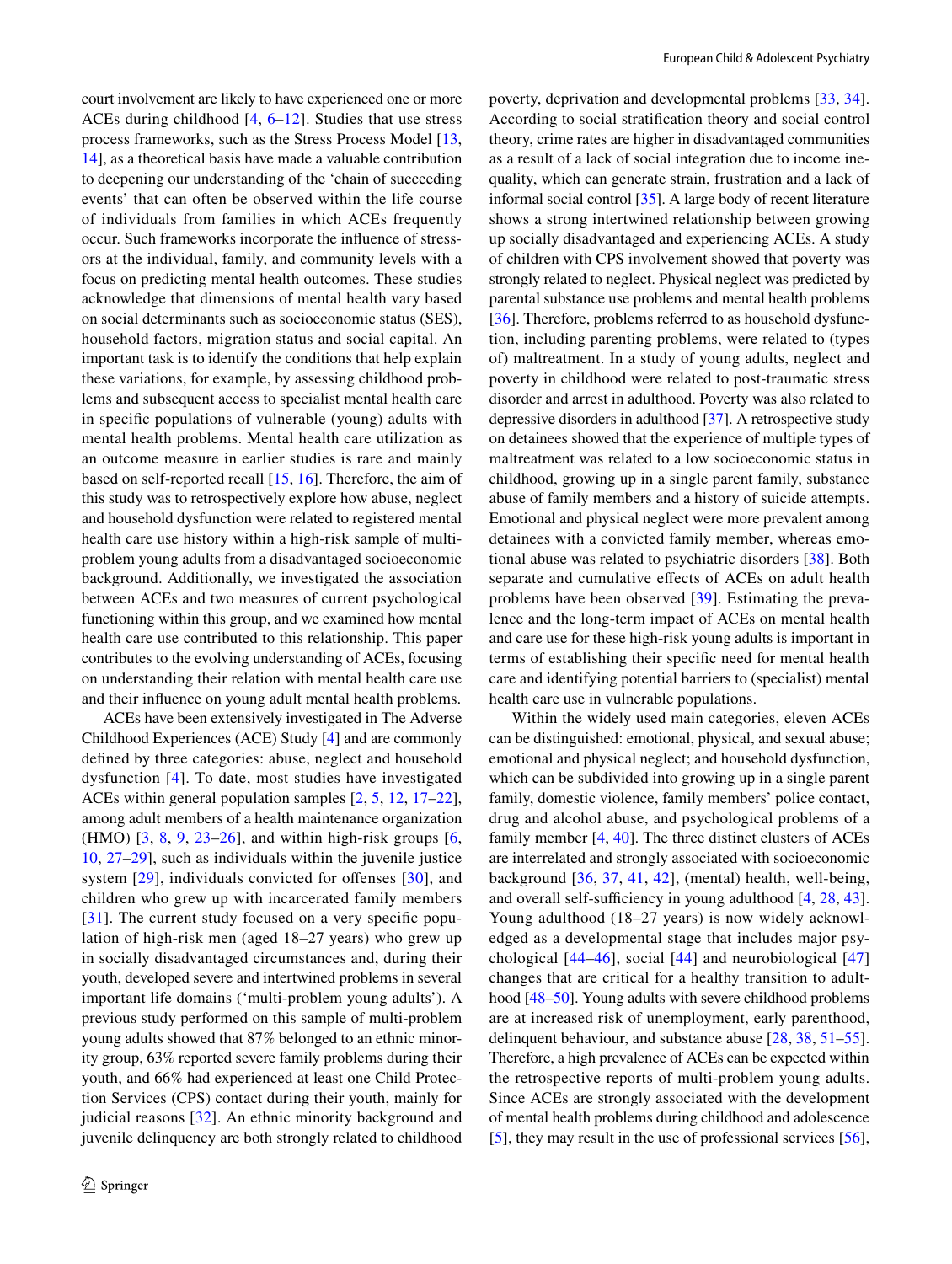including mental health care [[39,](#page-12-6) [53,](#page-12-19) [57\]](#page-12-20). There is also a large body of evidence that these mental health services are not routinely accessible to low-income and marginalized populations [[58](#page-12-21)–[61](#page-12-22)]. Socioeconomic and stigma-related barriers impede parents from ethnic minoritybackgrounds from obtaining mental health services for themselves and their children [\[59\]](#page-12-23). A study within a large high-risk population of young children with mental health problems showed an underrepresentation of ethnic minority children in the Dutch mental health care system [[62\]](#page-12-24). To date, a number of studies have indicated that ACEs are associated with higher levels of health care utilization in adulthood [[39,](#page-12-6) [63\]](#page-12-25), and some studies have investigated the relation between ACEs and mental health care use specifcally. A study on female ofenders showed that ACEs have a strong and cumulative efect on health outcomes and signifcantly increase mental health care use in adulthood [\[29\]](#page-11-19). Other studies have shown that emotional, physical, or sexually abused children more frequently use mental health care services than nonmaltreated children [\[17](#page-11-11), [64\]](#page-12-26). Likewise, children living in a single-parent family or with parents who have psychological problems have an increased likelihood of receiving mental health care compared to children experiencing less household dysfunction [\[22,](#page-11-12) [65](#page-12-27)]. However, the literature is not conclusive on the association between ACEs and mental health care use. Some studies have shown that adolescents and adults with ACEs are especially impeded to start mental health care use [\[66](#page-12-28), [67](#page-12-29)], possibly due to a lack of awareness that their mental health problems are derived from ACEs [\[66\]](#page-12-28). Previous studies have indeed shown that a minority of children and adolescents with multiple ACEs receive mental health care [[65](#page-12-27)–[69\]](#page-13-0), therefore, their needs and use do not appear to correspond. Furthermore, it is unknown how neglect and service use are related. Other factors, such as parent–child conficts, juvenile delinquency, self-reported problems, family stress and parental problem perception, tend to be stronger predictors of the receipt of treatment for mental health problems than ACEs [\[65](#page-12-27), [67](#page-12-29), [68](#page-12-30)]. Within our sample of multi-problem young adults, we will explore the association between ACEs and mental health care use in childhood and adolescence. Using such a high-risk sample provides an important opportunity to investigate the unique contribution of the distinct types of ACEs to this association in more depth.

 Regarding the association between ACEs and later psychological functioning, most studies have focused on specifc disorders in relation to ACEs without taking previous mental health care use into account. Prior studies on disorders found that adults with severe depression reported signifcantly more emotional abuse than adults with less severe depression [[70\]](#page-13-1), and emotional, physical and sexual abuse are considered risk factors in the development of later dysthymia [\[8](#page-11-13), [27\]](#page-11-18). Household dysfunction, specifcally parental substance abuse, psychological problems, police contact and growing up in a single-parent family, are associated with suicide attempts [[25](#page-11-24)]. Emotional abuse is considered the strongest predictor of lifetime depressive disorders and suicide attempts [[8,](#page-11-13) [25,](#page-11-24) [71](#page-13-2)]. Furthermore, physical and sexual abuse [[19,](#page-11-25) [27\]](#page-11-18), neglect [[27\]](#page-11-18), living in a single-parent family [\[2](#page-11-1)], and adult alcohol abuse [\[26\]](#page-11-16) are related to antisocial personality disorder, substance abuse and delinquent behaviour. Hence, several ACEs within the maltreatment and household dysfunction categories have been associated with the development of both internalizing and externalizing problems [[20,](#page-11-26) [25](#page-11-24), [26](#page-11-16), [72](#page-13-3)]. On the other hand, the association between neglect and later mental health problems is somewhat more ambivalent: one study showed a relation with internalizing and externalizing problems [[27\]](#page-11-18), whereas Keyes et al. [[19\]](#page-11-25) failed to reproduce this result, and Hunt et al. [\[2](#page-11-1)] concluded that only physical neglect and internalizing problems are related.

 So far, few studies have explored the relation between ACEs, internalizing problems and externalizing problems together. The studies that did combine these measures showed that physical abuse [\[2,](#page-11-1) [19\]](#page-11-25) and police contact of family members [\[2](#page-11-1)] are specifcally related to externalizing problems, whereas physical neglect [\[2](#page-11-1)] and emotional abuse [[19\]](#page-11-25) are related only to internalizing problems. Therefore, it is expected that distinct types of ACEs are related differently to internalizing and externalizing problems. Concerning our male population, it is shown that young adult men have health risk profles that are distinct from those of young women [[73\]](#page-13-4). These gender diferences underscore the need to target (high-risk) young adult men to increase their knowledge about their mental health care needs. Improved knowledge on the relations between distinct types of ACEs and internalizing and externalizing problems and the contribution of mental health care use to these problems would aford insight into the development of psychological problems among multi-problem young adults and the tailoring of mental health care to meet their needs. To our knowledge, this study is the frst study to relate ACEs and mental health care use with internalizing and externalizing problems in young adulthood.

 The present study aims to retrospectively describe the prevalence of distinct types of ACEs (i.e. abuse, neglect, and household dysfunction) in a group of multi-problem young adults and to examine whether these ACEs are diferentially associated with mental health care use in childhood and adolescence. Subsequently, the association between distinct ACEs, previous mental health care use and current internalizing and externalizing problems are explored. We expect that mental health care use is positively associated with ACEs in general and living in a single-parent family and parental psychological problems in particular [[22](#page-11-12), [64,](#page-12-26) [65](#page-12-27)]. Furthermore, we expect current internalizing problems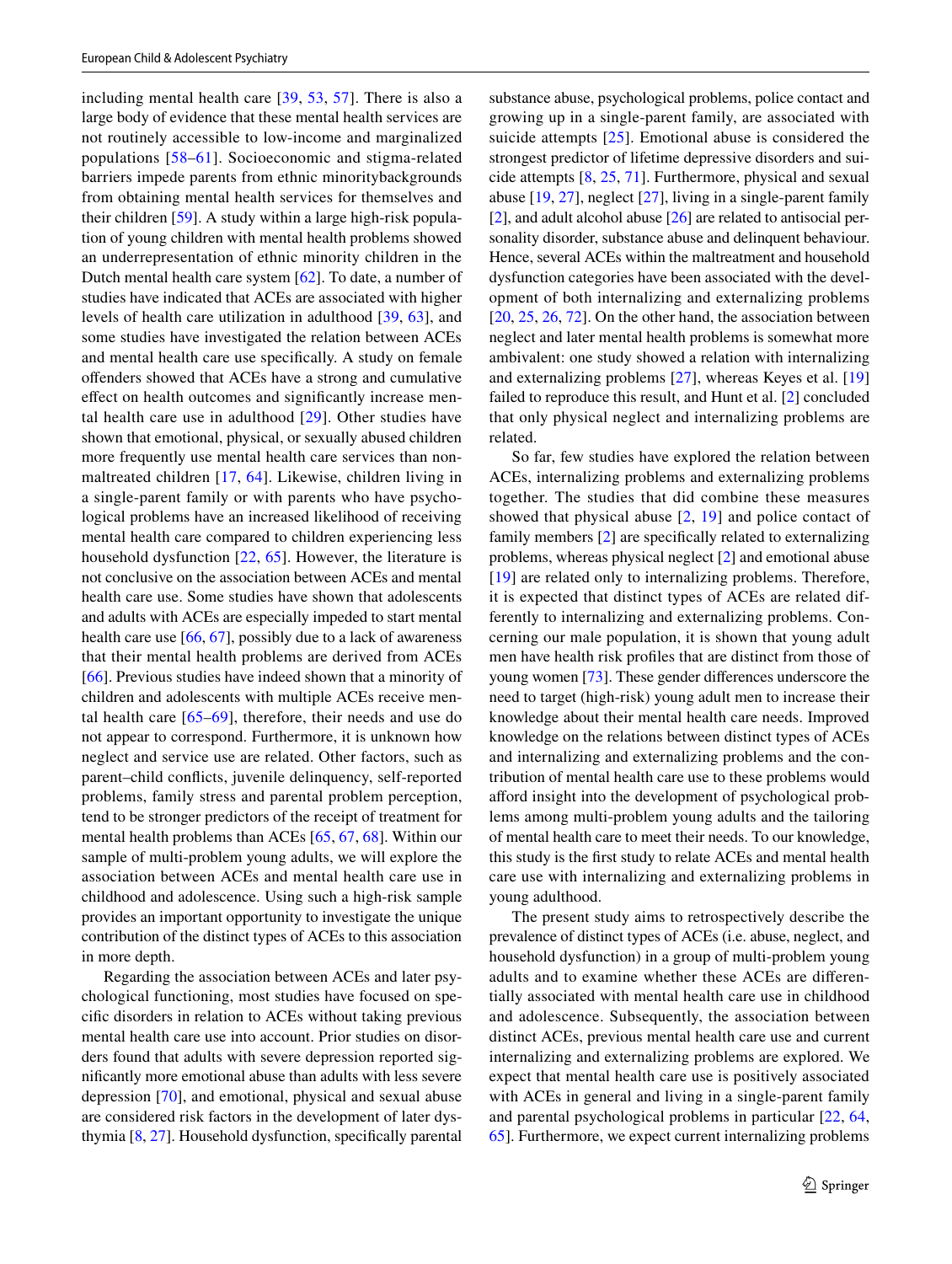and externalizing problems to be related to both ACEs and mental health care use. A dose–response relationship between ACEs and internalizing and externalizing problems is expected, as well  $[8, 39]$  $[8, 39]$  $[8, 39]$  $[8, 39]$  $[8, 39]$ . More specifically, a positive association between internalizing problems and ACEs is expected for (emotional) abuse and household dysfunction in general, and a positive association between externalizing problems and ACEs is expected for (physical) abuse and household dysfunction in general [\[2,](#page-11-1) [19](#page-11-25)]. Moreover, residential mobility and ethnicity are two intertwined factors related to ACEs, mental health care use and internalizing and externalizing problems in young adulthood [\[74–](#page-13-5)[76](#page-13-6)]. Residential mobility is positively associated with the number of ACEs [\[75](#page-13-7), [77](#page-13-8), [78\]](#page-13-9) and with a reduced continuity of healthcare [[79\]](#page-13-10). Furthermore, the mental health care use of ethnic minorities tends to be lower than that of ethnic majority groups [[80\]](#page-13-11). Most multi-problem young adults belong to ethnic minority groups, and due to their various family and income problems, we expect their residential mobility to be relatively high [\[81](#page-13-12)]. Therefore, the infuence of residential mobility and ethnicity is taken into account when exploring the associations between ACEs, mental health care use and current mental health problems.

# **Methods**

# **Subjects and setting**

In 2014–2016, a total of 647 multi-problem young adult men were recruited in Rotterdam, The Netherlands, as part of a larger study [[54,](#page-12-31) [81](#page-13-12)]. Recruitment for this study took place at two sites. The frst site was the multimodal day treatment programme New Opportunities (Dutch: *De Nieuwe Kans*;  $DNK$ ), where  $173<sup>1</sup>$  $173<sup>1</sup>$  participants were recruited. DNK offers a multimodal intervention for multi-problem young adult males, therefore, we included only men. Participants signed up for DNK themselves or were referred to DNK directly by youth care, probation services, mental health services, or social organizations. The second site was the municipal agency in Rotterdam (Dutch: *Jongerenloket*), where young adults between the ages of 18 and 27 can apply for social welfare. During the intake, the self-sufficiency of all young adults is scored by a youth coach on eleven life domains with the Self-Sufficiency Matrix—Dutch version (SSM-D) [\[82–](#page-13-13)[85\]](#page-13-14). The SSM-D has scores of 1 (in crisis), 2 (vulnerable), 3 (stable), 4 (safe) and 5 (thriving). After the intake, a statutory effort period of 4–6 weeks is followed. Within this period, the young adult is obliged to try to fnd education or work. He is referred to an intervention such as DNK

when he does not meet these aims and meets the conditions for acquiring social welfare. Participants were eligible when they were male, were between 18 and 27 years old (mean age 22.1;  $SD = 2.4$ ), and adhered to the following definition of multi-problems: (a) a score of 1 or 2 on the domains Income and Daytime Activities; (b) a maximum score of 3 on at least one of the following domains: Addiction, Mental Health, Social Network, and Justice; and (c) a minimum score of 3 on the domain Physical Health [[81\]](#page-13-12). This definition was based on the self-sufficiency scores in the prior year of all young adult males who were referred to DNK. At the municipal agency,  $474<sup>2</sup>$  $474<sup>2</sup>$  $474<sup>2</sup>$  participants were recruited. Of the total study sample  $(N=647)$ ,  $N=643$  (99.4%) gave informed consent to the record and register research. The study was approved by the Medical Ethics Review Committee of VU University Medical Center.<sup>3</sup> Participants gave informed consent for their voluntary participation after a member of the research team provided oral and written information. After informed consent was obtained, trained researchers administered the questionnaires by means of an interview.

## **Measurements**

## **Demographic characteristics**

Ethnicity was based on the country of birth of the participant and his parents. Rotterdam has a large proportion of non-Dutch inhabitants. The largest groups in The Netherlands originally migrated from Morocco and Turkey as labour migrants in the 1960s and early 1970s. During the process of decolonization after 1975, Surinamese and Antillean migrants came from South America and the Caribbean to The Netherlands. Ethnicity was recoded into eight categories: Dutch, Moroccan, Antillean, Surinamese, Cape Verdean, Turkish, other Western, and other non-Western. If the country of birth of at least one of the parents or the participant was outside The Netherlands, he was classifed as non-Dutch, conforming to the Dutch CBS defnition [\[86](#page-13-15)]. A dichotomized variable (Dutch Yes/No) was used in the regression analyses. Residential mobility (number of movements) was assessed with the residential mobility calendar [[87\]](#page-13-16).

#### **Adverse childhood experiences**

Exposure to ACEs was operationalized using eleven types of experiences falling within three categories: abuse, neglect, and household dysfunction. Additionally, we summed a total ACE score that referred to the participants'

<span id="page-3-0"></span>The response rate was 56%.

<span id="page-3-1"></span><sup>2</sup> The response rate was 62%.

<span id="page-3-2"></span><sup>3</sup> Registration number: 2013.422—NL46906.029.13.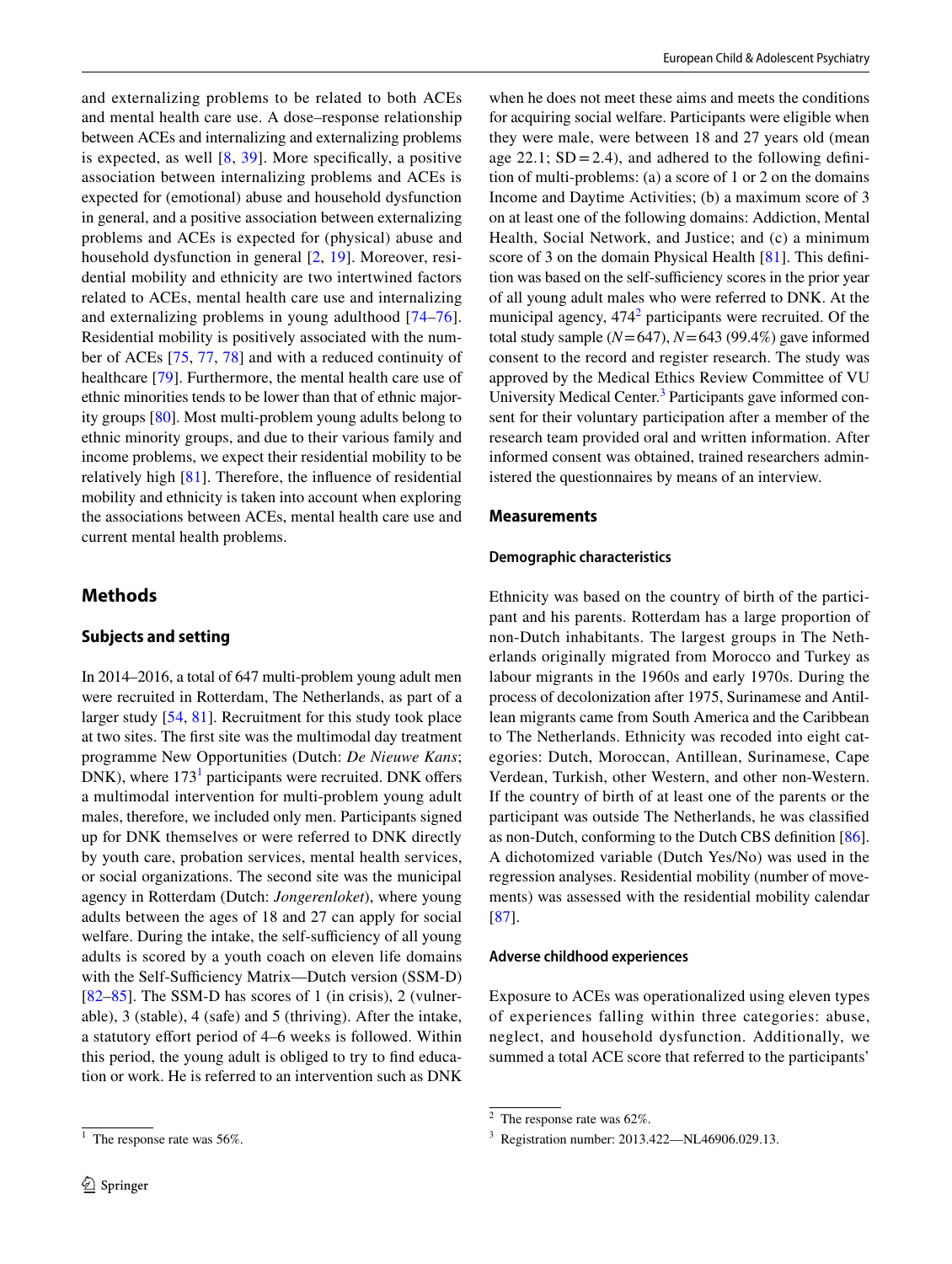frst eighteen years of life and matched the categorization used in the ACE study as closely as possible [[24](#page-11-27)], with a few exceptions. The exceptions were as follows: we used police contact of family members instead of incarceration (as in the ACE study), and we measured alcohol abuse and drug abuse separately instead of using one combined measure for substance abuse (as in the ACE study).

#### **Maltreatment**

The 24-item Dutch Childhood Trauma Questionnaire-Short Form (CTQ-SF) was used to assess the frequency of fve ACEs [[88](#page-13-17)]: physical abuse, emotional abuse, sexual abuse, physical neglect, and emotional neglect. The item response categories were Likert-type and scored from one to five (never true, rarely true, sometimes true, often true, very often true). Abuse was classifed as none, low, moderate, or severe [\[88\]](#page-13-17). The data from the CTQ-SF were severely skewed, so we dichotomized the variables using cut-off scores in which low, moderate, and severe are considered abuse, as applied in Bernstein et al. [\[89\]](#page-13-18) and in Walker et al. [[90](#page-13-19)]. For physical abuse and physical neglect, a score above 7 was categorized as low to severe. For sexual abuse, emotional neglect, and emotional abuse, scores above 5, 9, and 8, respectively, were categorized as low to severe [[89](#page-13-18), [90\]](#page-13-19).

#### **Household dysfunction**

Household dysfunction consists of six ACEs: alcohol abuse in the family, drug abuse in the family, police contact in the family, psychological problems in the family, domestic violence, and growing up in a single-parent family. Alcohol abuse problems in the family were assessed with the item 'Did you sufer from alcohol abuse problems that existed in the family you grew up with? (Yes/No)'. Drug abuse problems in the family were assessed with the item 'Did you suffer from drug abuse problems that existed in the family you grew up with? (Yes/No)'. Police contact of family members in youth was assessed with the item 'Did family members you grew up with have police contact? (Yes/No)'. Psychological problems of family members were assessed with the item 'Did you suffer from psychological problems that existed in the family you grew up with? (Yes/No)'. Witnessing domestic violence was assessed with the item 'Did you suffer from domestic violence in the family you grew up with? (Yes/No)'. Growing up in a single-parent family was assessed with the residential mobility calendar [\[87\]](#page-13-16) using the question 'Who was residing in the household when you were five years old?' By writing down each person (father, mother, brother, sister, etc.), the household composition was

determined, and a new variable was computed (single parent: Yes/No).

## **Use of mental health care**

Data on the use of mental health care in childhood and adolescence were extracted from the Psychiatric Case Register (PCR) Rotterdam Region. A psychiatric case register is a "patient-centered longitudinal record of contacts with a defned set of psychiatric services, originating from a defned population" [[91](#page-13-20)]. The PCR Rotterdam Region contains information on all mental health care services in the area until 2010; these services include the Regional Institutes for Outpatient Mental Health Care, other outpatient services and clinics for psychiatric care, crisis intervention services, sheltered homes, day centres, and (general) psychiatric hospitals. The register data were linked to the multiproblem young adults with the probabilistic linkage method using the frst two letters of the last name, date of birth, gender, nationality and postal code as identifers [[92\]](#page-13-21). The case register provided information on whether the participants received mental health care in youth and adolescence. We also collected more detailed information on mental health care use, such as the age of the frst contact and the total number of contacts. Mental health care use was used as a dichotomous outcome measure (Yes/No).

## **Current psychological functioning**

To assess current psychological functioning, the Dutch version of the Adult Self-Report (ASR) [[93\]](#page-13-22) was used. The ASR (part VIII) measures internalizing and externalizing problems during the previous 6 months with 123 items. We used the internalizing problem score and the externalizing problem score as outcome measures.

### **Analysis**

Multiple statistical analyses were performed using Statistical Package for the Social Sciences (SPSS) version 21 [[94](#page-13-23)]. First, logistic hierarchical regression analysis was executed to investigate associations between eleven ACEs and mental health care use in childhood and adolescence, controlling for ethnicity, the number of movements, and age (mean centred). Second, logistic hierarchical regression analysis was executed to investigate associations between the total number of ACEs and mental health care use in childhood and adolescence, controlling for ethnicity, the number of movements, and age (mean centred). The outcome measure was mental health care use (Yes/No). As model statistics, the area under the curve (AUC) value and Hosmer–Lemeshow's measure were computed. An AUC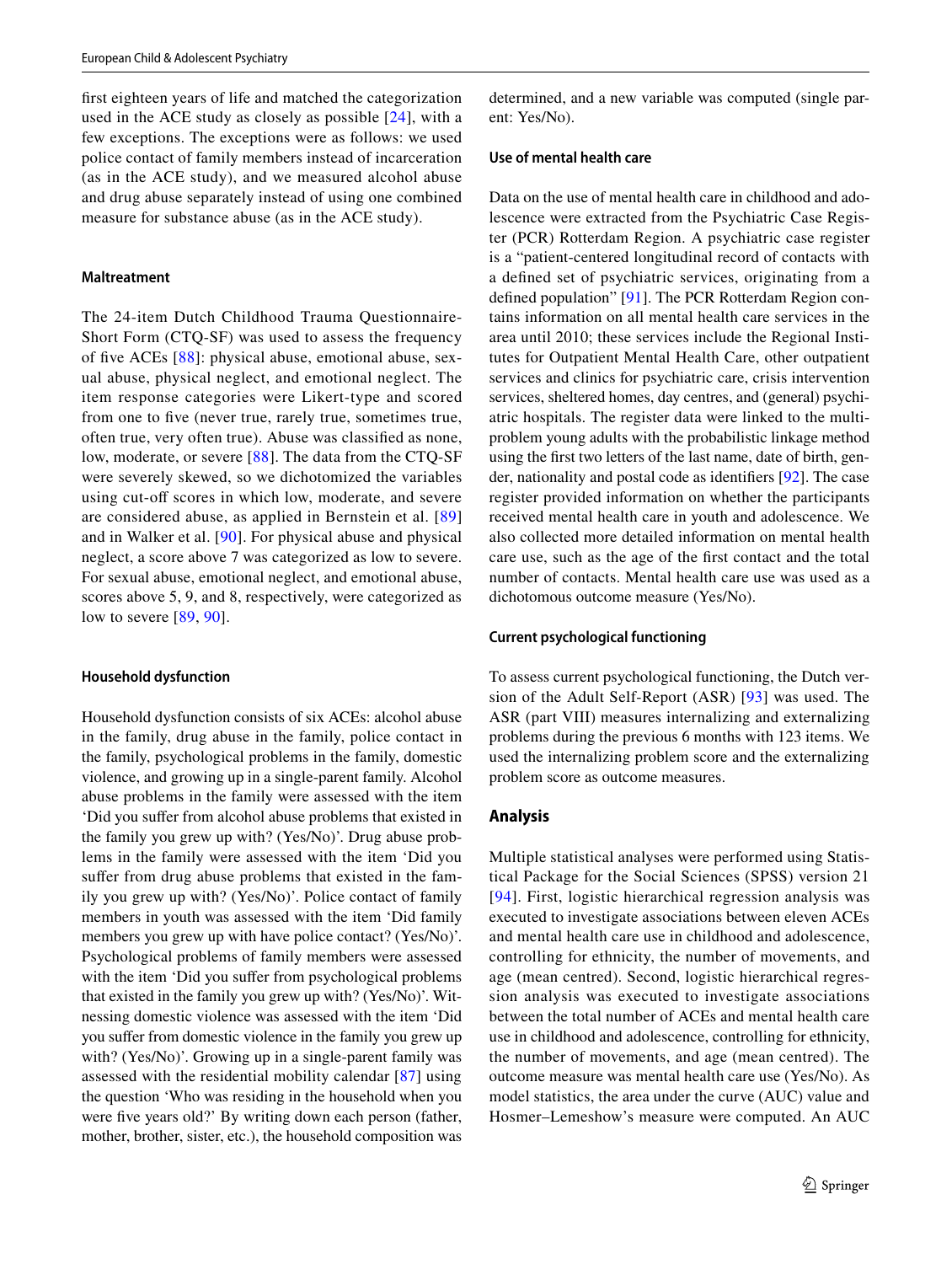<span id="page-5-0"></span>**Table 1** Percentage or mean score of demographic characteristics, ACEs and outcome measures (*N*=643)

|                                                            | Percentage yes or Mean Score | <b>SD</b> |
|------------------------------------------------------------|------------------------------|-----------|
| Demographic characteristic                                 |                              |           |
| Ethnicity $(\%)$                                           |                              |           |
| Dutch                                                      | 11.9                         |           |
| Non-Dutch                                                  | 88.1                         |           |
| Mean age                                                   | 22.1                         | 2.4       |
| Residential mobility—mean number of movements <sup>a</sup> | 4.4                          | 3.7       |
| Adverse childhood events (ACEs)                            |                              |           |
| Maltreatment                                               |                              |           |
| Emotional abuse $(\%)^b$                                   | 33.1                         |           |
| Physical abuse $(\%)^c$                                    | 34.3                         |           |
| Sexual abuse $(\%)^c$                                      | 10.1                         |           |
| Emotional neglect $(\%)^c$                                 | 69.1                         |           |
| Physical neglect $(\%)^b$                                  | 39.2                         |           |
| Household dysfunction                                      |                              |           |
| Single-parent family $(\%)^a$                              | 40.2                         |           |
| Family problems—alcohol abuse $(\%)$                       | 11.0                         |           |
| Family problems—drug abuse $(\%)$                          | 9.2                          |           |
| Family problems—police contact $(\%)$                      | 16.2                         |           |
| Family problems—psychological problems (%)                 | 9.6                          |           |
| Family problems—domestic violence (%)                      | 13.7                         |           |
| Mean total ACEs                                            | 3.6                          | 2.0       |
| Registered mental health care use                          |                              |           |
| Mental health care use $(\%)$                              | 30.6                         |           |
| Mean age first contact <sup>d</sup>                        | 12.6                         | 3.9       |
| Mean number of contacts <sup>e</sup>                       | 23.5                         | 43.2      |
| Psychological functioning previous 6 months                |                              |           |
| Mean score internalizing problems                          | 69.2                         | 26.6      |
| Mean score externalizing problems                          | 65.1                         | 26.1      |

 $N^{a}N$ =642;  $N^{b}N$ =640;  $N^{c}N$ =641;  $N^{d}N$ =183;  $N^{e}N$ =195

value of 1 signifes perfect classifcation, and a value of 0.50 indicates classifcation accuracy equal to chance. The variables were entered into the regression in two steps: (1) the control variables (ethnicity, number of movements and age) and (2) the ACEs (emotional, physical, and sexual abuse; emotional and physical neglect; alcohol abuse in the family; drug abuse in the family; police contact in the family; psychological problems in the family; domestic violence; and growing up in a single-parent family). Third, two linear hierarchical regression analyses were performed to explore the association between the eleven ACEs and (1) internalizing and (2) externalizing problems in young adulthood as outcome measures, controlling for ethnicity, number of movements, and age (mean centred). In the frst step, the control variables were added. In the second step, all ACEs were added. In the third step, mental health care use (Yes/No) was entered to explore whether prior mental health care, in addition to ACEs, was related to current internalizing and externalizing problems. Fourth,

two similar linear hierarchical regression analyses were performed with the total number of ACEs as the independent variable.

# **Results**

Table [1](#page-5-0) shows the prevalence of self-reported demographic characteristics and ACEs, registered mental health care use in childhood and adolescence, and current internalizing and externalizing problems of multi-problem young adults. The majority of the participants were non-Dutch (88.1%): 19.8% were Moroccan, 17.8% were Antillean, 17.8% were Surinamese, 8.2% were Cape Verdean, 6.6% were Turkish, 4.5% had another Western background, 13.4% had another non-Western background, and 11.9% were Dutch. ACEs were highly prevalent: 99.8% had experienced at least one ACE. A mean of 3.6 ACEs was reported, and emotional neglect was the most frequently reported ACE (69.1%). Of the total sample  $(N=643)$ , one-third  $(N=197)$  had used mental health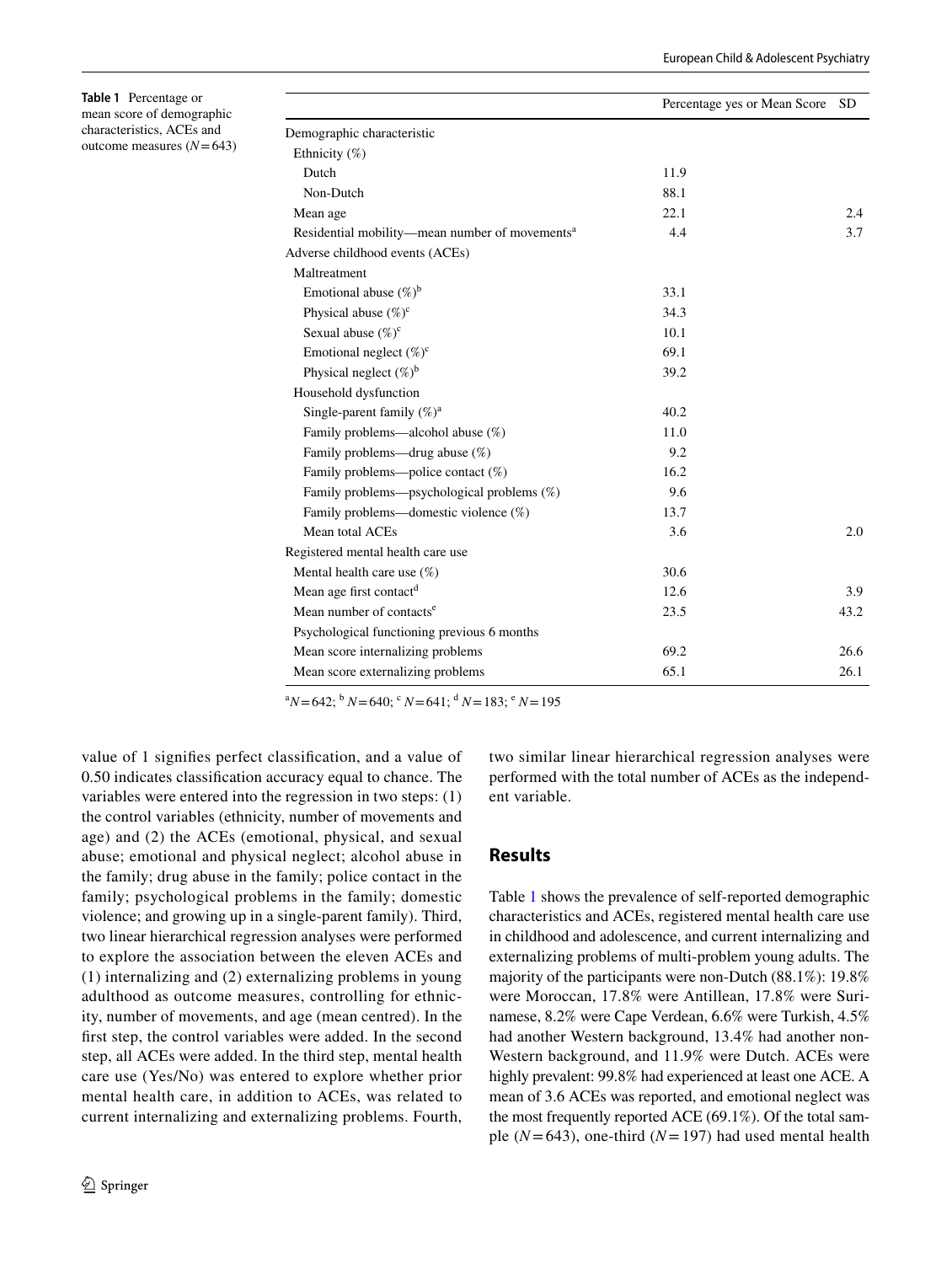<span id="page-6-0"></span>**Table 2** Logistic regression analysis ACEs and mental health care use (*N*=640)

| Predictors                             | B(SE)           | 95% CI for odds ratio |            |       |
|----------------------------------------|-----------------|-----------------------|------------|-------|
|                                        |                 | Lower                 | Odds ratio | Upper |
| Step 1                                 |                 |                       |            |       |
| Constant                               | $-0.567(0.256)$ |                       | 0.567      |       |
| Ethnicity                              | $-0.238(0.257)$ | 0.476                 | 0.788      | 1.304 |
| Age                                    | 0.046(0.036)    | 0.976                 | 1.048      | 1.125 |
| Number of movements                    | $-0.013(0.024)$ | 0.942                 | 0.987      | 1.035 |
| Step 2                                 |                 |                       |            |       |
| Constant                               | $-0.560(0.302)$ |                       | 0.571      |       |
| Ethnicity                              | $-0.216(0.277)$ | 0.468                 | 0.806      | 1.387 |
| Age                                    | 0.053(0.037)    | 0.980                 | 1.054      | 1.134 |
| Number of movements                    | $-0.008(0.026)$ | 0.942                 | 0.992      | 1.045 |
| ACE single items                       |                 |                       |            |       |
| <b>Emotional</b> abuse                 | $-0.194(0.243)$ | 0.511                 | 0.824      | 1.327 |
| Physical abuse                         | $-0.654(0.232)$ | 0.330                 | $0.520**$  | 0.820 |
| Sexual abuse                           | $-0.289(0.328)$ | 0.394                 | 0.749      | 1.425 |
| Emotional neglect                      | $-0.072(0.207)$ | 0.619                 | 0.930      | 1.397 |
| Physical neglect                       | 0.072(0.203)    | 0.722                 | 1.075      | 1.599 |
| Family problems—alcohol abuse          | 0.109(0.349)    | 0.562                 | 1.115      | 2.213 |
| Family problems—drug abuse             | $-0.488(0.401)$ | 0.280                 | 0.614      | 1.346 |
| Family problems—police contact         | 0.008(0.286)    | 0.576                 | 1.008      | 1.765 |
| Family problems—psychological problems | 0.881(0.340)    | 1.240                 | $2.413*$   | 4.696 |
| Family problems—domestic violence      | 0.328(0.313)    | 0.751                 | 1.388      | 2.566 |
| Single-parent family                   | 0.388(0.184)    | 1.028                 | 1.473*     | 2.111 |
| Total number of ACEs                   | $-0.031(0.298)$ | 0.886                 | 0.970      | 1.061 |

Statistics for model including ACE single items. Step 1:  $R^2 = .006$  (Nagelkerke). Model  $\chi^2$  (3) = 2.655, n.s. Step 2:  $R^2$  = .06. Model  $\chi^2$  (14) = 27.51, *p* < .05. AUC = .629 (SE 0.024), *p* < .001; Hosmer–Lemeshow test: 4.43 (*df*=8), *p*=.816

Statistics for model including total ACEs. Step 1:  $R^2 = 0.007$  (Nagelkerke). Model  $\chi^2(3) = 3.064$ , n.s. Step 2:  $R^2 = .008$ . Model  $\chi^2$  (4) = 3.52, n.s. AUC = .629 (SE 0.024), *p* < .001; Hosmer–Lemeshow test: 6.99 (*df* = 8), *p*=.537

\**p*<.05; \*\**p*<.01; \*\*\**p*<.001

care in childhood and adolescence. In addition to the mean scores on internalizing and externalizing problems shown in Table [1](#page-5-0), we calculated the prevalence of current (borderline) clinical dysfunction based on ASR percentile scores. The results showed that 42.2% of the sample reported (borderline) clinical internalizing problems, and 29.9% reported serious externalizing problems [[95](#page-13-24)].

# **ACEs and mental health care use in childhood and adolescence**

The frst logistical hierarchical regression analysis was conducted to examine the association between diferent types of ACEs and mental health care use, controlling for ethnicity, age, and number of movements (see Table [2](#page-6-0)). The model statistics showed the AUC (.629) and the Hosmer–Lemeshow test (4.43) (see note Table [2\)](#page-6-0). Of the eleven types of ACEs that were included in the analyses, only physical abuse, psychological family problems and growing up in a single-parent family were signifcantly associated with having used mental health care during childhood and adolescence. These results indicate the following: (1) participants who were physically maltreated were less likely to have used mental health care than those who had experienced other ACEs; (2) participants who reported psychological family problems were more likely to have used mental health care; and (3) multi-problem young adults who grew up in a singleparent family were more likely to have used mental health care than those who did not grow up in a single-parent family. The second logistic hierarchical regression showed that the total number of ACEs was not associated with mental health care use.

# **ACEs and mental health care use in relation to current internalizing problems**

Linear hierarchical regression analysis was executed to analyse the association between ACEs and current internalizing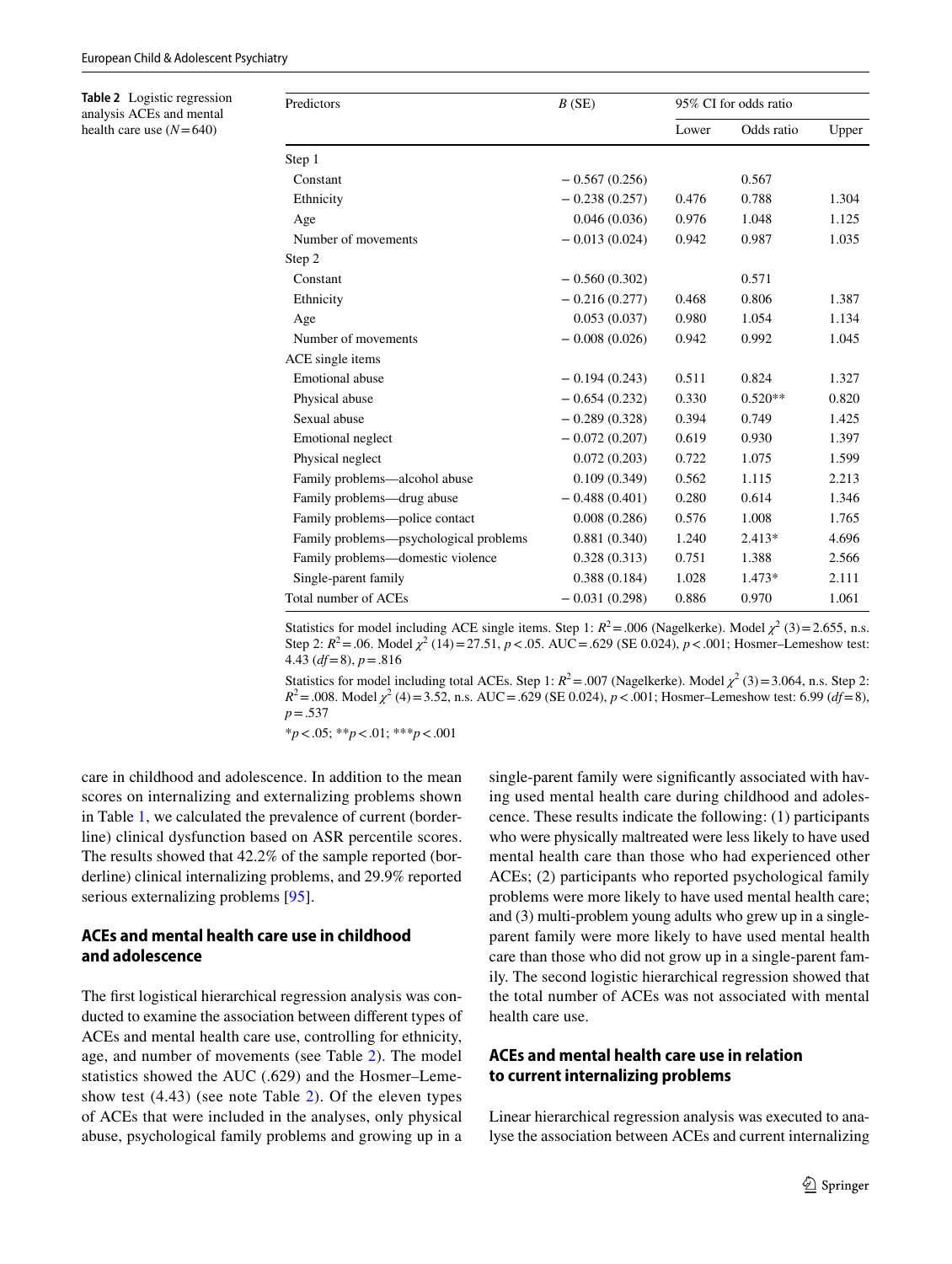<span id="page-7-0"></span>

|  | <b>Table 3</b> Linear regression analysis ACEs, mental health care use and |  |  |  |  |
|--|----------------------------------------------------------------------------|--|--|--|--|
|  | current internalizing problems $(N=639)$                                   |  |  |  |  |

| Predictors                             | B          | SE B  |
|----------------------------------------|------------|-------|
| Step 1                                 |            |       |
| Constant                               | 71.975     | 3.161 |
| Ethnicity                              | $-7.701*$  | 3.162 |
| Number of movements                    | $0.944**$  | 0.283 |
| Age                                    | 1.259**    | 0.432 |
| Step 2                                 |            |       |
| Constant                               | 61.479     | 3.480 |
| Ethnicity                              | $-4.184$   | 3.185 |
| Number of movements                    | 0.389      | 0.292 |
| Age                                    | $1.251**$  | 0.415 |
| ACE single items                       |            |       |
| Emotional abuse                        | 9.478***   | 2.639 |
| Physical abuse                         | 3.111      | 2.485 |
| Sexual abuse                           | 3.500      | 3.384 |
| Emotional neglect                      | 7.068**    | 2.364 |
| Physical neglect                       | 1.616      | 2.257 |
| Family problems-alcohol abuse          | 3.680      | 3.842 |
| Family problems-drug abuse             | $-1.913$   | 4.301 |
| Family problems-police contact         | 2.730      | 3.157 |
| Family problems-psychological problems | 0.298      | 3.889 |
| Family problems-domestic violence      | 0.266      | 3.421 |
| Single-parent family                   | $-2.413$   | 2.066 |
| Total number of ACEs                   | $3.581***$ | 0.527 |
| Step 3                                 |            |       |
| Constant                               | 62.500     | 3.567 |
| Ethnicity                              | $-4.310$   | 3.185 |
| Number of movements                    | 0.384      | 0.292 |
| Age                                    | $1.282**$  | 0.416 |
| ACEs single items                      |            |       |
| Emotional abuse                        | 9.372***   | 2.639 |
| Physical abuse                         | 2.752      | 2.500 |
| Sexual abuse                           | 3.353      | 3.384 |
| Emotional neglect                      | $7.025**$  | 2.363 |
| Physical neglect                       | 1.660      | 2.256 |
| Family problems-alcohol abuse          | 3.744      | 3.841 |
| Family problems-drug abuse             | $-2.178$   | 4.303 |
| Family problems-police contact         | 2.744      | 3.155 |
| Family problems-psychological problems | 0.814      | 3.907 |
| Family problems-domestic violence      | 0.441      | 3.422 |
| Single-parent family                   | $-2.189$   | 2.072 |
| Mental health care use                 | $-2.808$   | 2.186 |
| Total number of ACEs                   | 3.556***   | 0.526 |

Statistics for model including ACEs single items.  $R^2 = .04***$  for Step 1;  $R^2 = .14***$ ,  $\Delta R^2 = .10***$  for Step 2 (*df*=14);  $R^2 = .14***$ ,  $\Delta R^2$ =n.s. for Step 3

Statistics for model including total ACEs.  $R^2 = 0.04***$  for Step 1;  $R^2 = .11$ \*\*\*,  $\Delta R^2 = .07$ \*\*\* for Step 2 (*df*=4);  $R^2 = .11$ \*\*\*,  $\Delta R^2 =$ n.s. for Step 3

\**p*<.05; \*\**p*<.01; \*\*\**p*<.001

problems, controlling for ethnicity, number of movements and age (Table [3](#page-7-0)). The control variables (step 1) accounted for 4% of the explained variance in current internalizing problems ( $F = 9.69$ ;  $R^2 = .04$ ;  $p < .001$ ). The addition of ACEs (step 2) added a signifcant 10% of explained variance to the model ( $F = 7.15$ ;  $R^2 = .14$ ;  $p < .001$ ). Adding mental health care use (step 3) did not significantly change the fit of the model. Regarding the individual associations between the predictors and internalizing problems, emotional abuse and emotional neglect were positively associated with current internalizing problems. This indicates that emotional abuse and emotional neglect during childhood are associated with more internalizing problems in young adulthood. The analyses with the total number of ACEs as predictor variables showed a positive signifcant association in steps 2 and 3, indicating a dose–response relationship between ACEs and internalizing problems in young adulthood.

## **ACEs and mental health care use in relation to current externalizing problems**

Linear hierarchical regression analysis was executed to analyse the association between ACEs and current externalizing problems, controlling for ethnicity, number of movements and age (Table [4](#page-8-0)). The control variables (step 1) accounted for 5% of the explained variance in current externalizing problems ( $F = 12.09$ ;  $R^2 = .05$ ;  $p < .001$ ). The addition of ACEs (step 2) added a signifcant 14% of explained variance to the model ( $F = 10.58$ ;  $R^2 = .19$ ;  $p < .001$ ). Adding mental health care use (step 3) did not significantly change the fit of the model. Regarding the individual associations between the predictors and externalizing problems, emotional abuse, physical abuse and police contact of family members was positively associated with current externalizing problems. This fnding indicates that emotional abuse, physical abuse and police contact of family members during childhood are associated with more externalizing problems in young adulthood. The analyses with the total number of ACEs showed a positive signifcant association in steps 2 and 3, which demonstrates a dose–response relationship between ACEs and externalizing problems in young adulthood.

## **Discussion**

The purpose of this study was threefold. The frst aim was to establish the prevalence of ACEs in multi-problem young adult men. As expected in a high-risk population [\[43](#page-12-10)] with a disadvantaged socioeconomic and non-Dutch background, ACEs were highly prevalent in our sample: 99.8% reported at least one ACE, and they experienced 3.6 ACEs on average. Emotional neglect was the most common ACE in the sample: 69.1% reported emotional neglect (versus 12.4% of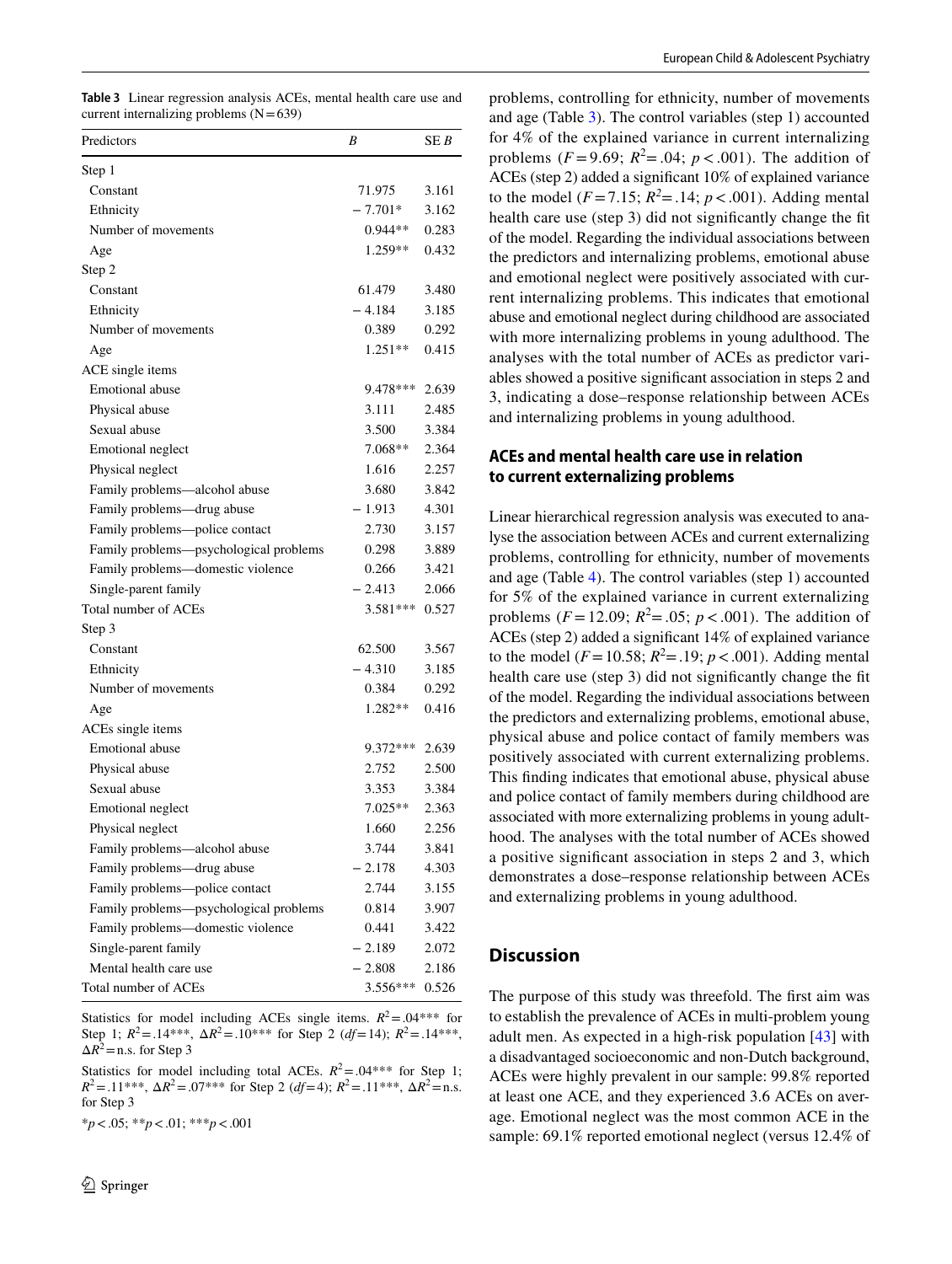<span id="page-8-0"></span>**Table 4** Linear regression analysis ACEs, mental health care use and current externalizing problems (*N*=639)

| Predictors                             | B            | SE B  |
|----------------------------------------|--------------|-------|
| Step 1                                 |              |       |
| Constant                               | 71.304       | 3.082 |
| Ethnicity                              | $-12.755***$ | 3.083 |
| Number of movements                    | $1.152***$   | 0.276 |
| Age                                    | 0.456        | 0.421 |
| Step 2                                 |              |       |
| Constant                               | 61.071       | 3.303 |
| Ethnicity                              | $-8.205**$   | 3.023 |
| Number of movements                    | 0.491        | 0.277 |
| Age                                    | 0.463        | 0.394 |
| ACE single items                       |              |       |
| Emotional abuse                        | 11.075***    | 2.505 |
| Physical abuse                         | $6.721**$    | 2.359 |
| Sexual abuse                           | 3.578        | 3.212 |
| Emotional neglect                      | 2.943        | 2.244 |
| Physical neglect                       | - 1.639      | 2.142 |
| Family problems—alcohol abuse          | 4.523        | 3.647 |
| Family problems-drug abuse             | 3.998        | 4.082 |
| Family problems-police contact         | $7.575*$     | 2.996 |
| Family problems-psychological problems | $-1.120$     | 3.691 |
| Family problems-domestic violence      | 1.193        | 3.247 |
| Single-parent family                   | - 1.832      | 1.961 |
| Total number of ACEs                   | 4.118***     | 0.505 |
| Step 3                                 |              |       |
| Constant                               | 62.141       | 3.385 |
| Ethnicity                              | $-8.337**$   | 3.022 |
| Number of movements                    | 0.486        | 0.277 |
| Age                                    | 0.495        | 0.395 |
| ACE single items                       |              |       |
| Emotional abuse                        | $10.965***$  | 2.504 |
| Physical abuse                         | $6.345**$    | 2.372 |
| Sexual abuse                           | 3.424        | 3.211 |
| Emotional neglect                      | 2.897        | 2.242 |
| Physical neglect                       | - 1.593      | 2.140 |
| Family problems-alcohol abuse          | 4.590        | 3.644 |
| Family problems-drug abuse             | 3.722        | 4.084 |
| Family problems-police contact         | 7.590*       | 2.994 |
| Family problems—psychological problems | $-0.579$     | 3.708 |
| Family problems-domestic violence      | 1.376        | 3.247 |
| Single-parent family                   | $-1.597$     | 1.966 |
| Mental health care use                 | $-2.941$     | 2.074 |
| Total number of ACEs                   | 4.089***     | 0.504 |

Statistics for model including ACEs single items.  $R^2 = .05^{***}$  for Step 1;  $R^2 = .19^{***}$ ,  $\Delta R^2 = .14^{***}$  for Step 2 (*df*=14);  $R^2 = .19^{***}$ ,  $\Delta R^2$ =n.s. for Step 3

Statistics for model including total ACEs.  $R^2 = 0.05^{***}$  for Step 1;  $R^2 = .14$ \*\*\*,  $\Delta R^2 = .09$ \*\*\* for Step 2 (*df*=4);  $R^2 = .15$ \*\*\*,  $\Delta R^2 = .01$ \* for Step 3

\**p*<.05; \*\**p*<.01; \*\*\**p*<.001

adult men in the general population [\[4](#page-11-3)]). Furthermore, emotional and physical abuse, physical neglect, police contact of a family member, domestic violence and growing up in a single-parent family were all more prevalent in multi-problem young adults than in a general population of adult men in the ACE study [[4\]](#page-11-3). The second aim was to examine the association between distinct types of ACEs and mental health care use during childhood and adolescence in multiproblem young adults. In this study, 30.6% of the sample had received mental health care in childhood and adolescence. Our expectation (based on previous research) that ACEs are likely to affect the receipt of mental health care was, therefore, partly confrmed [[65\]](#page-12-27). However, these results must be interpreted with caution since the total ACE exposure analysis was not signifcant, and the model-AUC of the association between ACEs and mental health care use was only .629. Since we used a dichotomous measure of ACEs, this AUC value might indicate that when clinical details on ACEs such as age of exposure, frequency, severity and duration are available, the clinical relevance might increase. The results further showed that only a few specifc ACEs were related to mental health care use. A possible explanation for the weak associations between ACEs and the use of mental health care found in our study is that other social determinants led to the limited use of mental health care; such determinants are poverty, household stressors and low social capital. It has been suggested that these factors increase the risk of toxic stress and consequently decrease the chance of using specialist services [[96\]](#page-13-25). Neglect and abuse were not associated with mental health care use in our sample, with physical abuse as the only exception. However, physically abused participants were less likely to have used mental health care. An explanation for the fndings may be that children are often abused by a parent, which may result in less problem recognition due to physical abuse and thereafter less help-seeking by parents [\[97\]](#page-13-26). In addition, stigma perceived by parents about mental health problems and care services [[59,](#page-12-23) [61](#page-12-22)] and concerns about the condemnation of their parental skills as a consequence of CPS contact may result in less help-seeking. Furthermore, two ACEs within the category of household dysfunction were related to mental health care use: psychological problems of a family member and growing up in a single-parent family. This fnding corresponds to a study that found that 6 to 9-year-old children growing up in a single-parent family or stepfamily household were more likely to use mental health care [\[65](#page-12-27)]. Most likely, a single parent is more often inclined to seek mental health service for a child due to a lack of support from the other parent [[68\]](#page-12-30). Lastly, in line with previous studies, psychological problems of a family member increased the likelihood of their children using mental health care [[22](#page-11-12)]. A frst explanation may be that children of parents with psychological problems have an increased risk of developing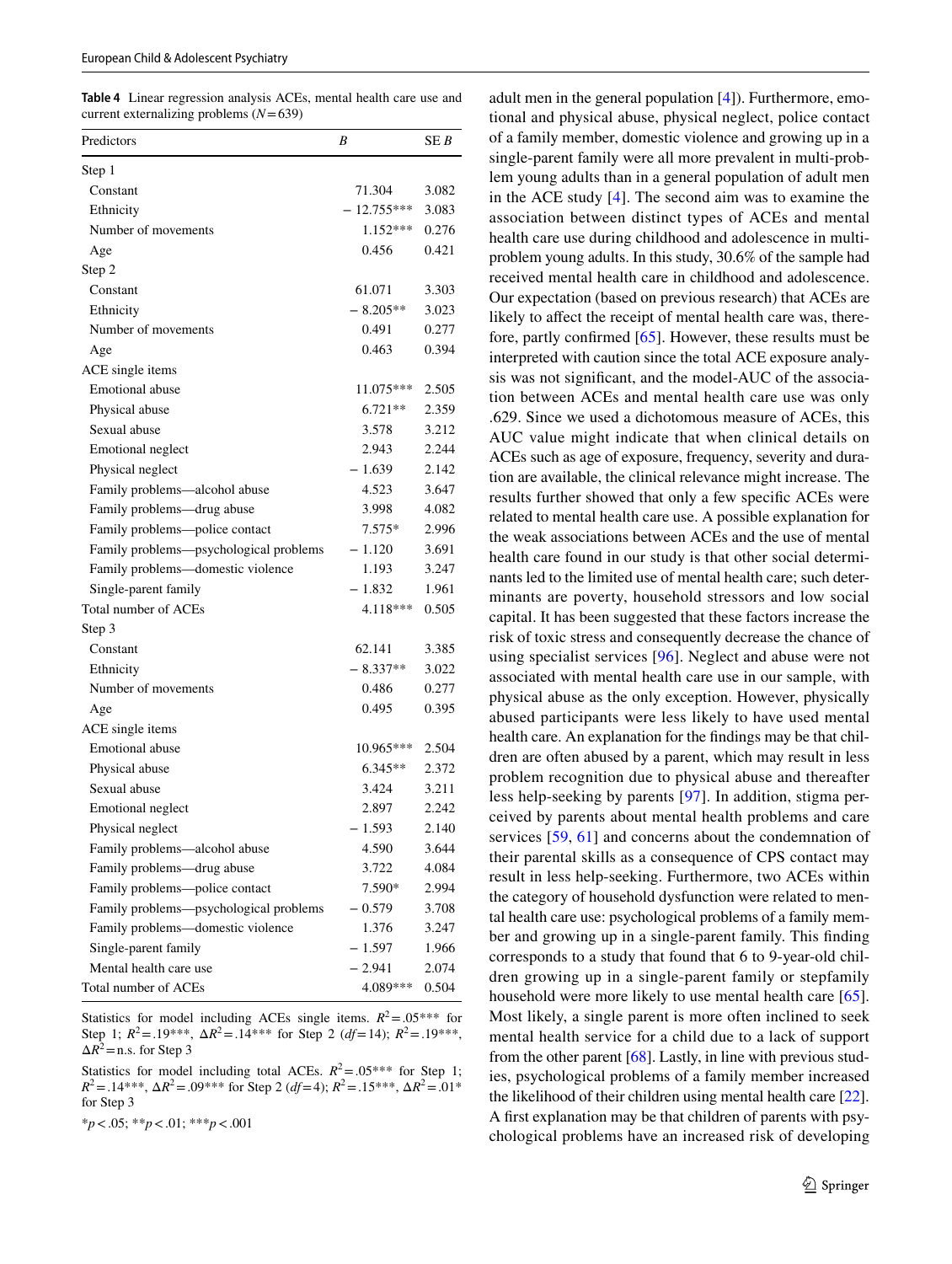psychological problems themselves. Second, parents who have psychological problems and receive treatment are more prone to accept mental health treatment for their child [\[22](#page-11-12)]. In conclusion, relative to the general population, many multi-problem young adults often received mental health care during childhood and/or adolescence. However, if they were physically abused, there was a higher chance that they had not received mental health care. In other words, a subgroup with mental health care needs may not have received appropriate care. More adjusted individual screening on physical abuse and mental health care needs may be advised. It might also be beneficial to improve interventions that aim to support parents with mental health problems and to improve the parent–child relationship, as suggested by Chartier et al. [[39\]](#page-12-6) to decrease the occurrence of ACEs. Furthermore, to provide the needed care during childhood, it might also be benefcial to consider informal and community services. These forms of service use might be more accessible to families who perceive formal care services as stigmatizing [[59,](#page-12-23) [61](#page-12-22)], which is likely the case in the disadvantaged families and neighbourhoods these multi-problem young adults grew up in. According to social stratifcation and social control theory, these disadvantaged communities lack social integration, have higher crime rates, and have less informal social control [\[35\]](#page-12-2). These circumstances may result in distrust and the alienation of residents from society, which could explain diferences in norms and values, including deviant perceptions towards maltreatment, services such as police and youth care, mental health problems, and specialist mental health care use. The mismatch between the need and use of care services is also higher within these neighbourhoods than in advantaged neighbourhoods. To address this mismatch, Ellis and Dietz [[96](#page-13-25)] introduced the Building Community Resilience (BCR) model [[96\]](#page-13-25). This model aims to explore capacity issues of care organizations, reduce fragmented health care delivery, and facilitate integrated systems across partners. A community-based plan is worked out by care services to reduce and prevent trauma and toxic stress, improve physical and mental health, and build capacities that infuence resilience. In the long term, our multi-problem young adult group might beneft more from such an approach instead of merely receiving formal mental health care during childhood. The last aim was to study the relation between ACEs, previous mental health care use, and current internalizing and externalizing problems of multi-problem young adults. This study confrmed previous results on the positive association, including a dose–response relationship, of ACEs and later mental health problems [\[6,](#page-11-5) [18,](#page-11-28) [39](#page-12-6), [98\]](#page-13-27). More specifcally, we showed that distinct types of ACEs related positively to mental health problems: multi-problem young adults who experienced emotional abuse were at higher risk for both internalizing and externalizing problems. This fnding corresponds to the results of Hunt et al. [\[2](#page-11-1)], who found that emotional abuse increased internalizing and externalizing problems in children. However, another study showed a specifc relation only with internalizing problems [\[19\]](#page-11-25). In contrast to what we expected, household dysfunction was not related to internalizing problems. Emotional neglect was found to be related to internalizing problems and was highly prevalent, which stresses the need for greater attention to emotional neglect in practice and future research. In addition, emotional abuse, physical abuse, and police contact of family members increased externalizing problems in multiproblem young adults. In alignment with previous study results, physical abuse and police contact of family members increases the risk of aggressive behaviour, inficting pain and sufering on others, and antisocial and delinquent behaviour [[1,](#page-11-0) [19,](#page-11-25) [99](#page-13-28)]. The diferent associations of emotional abuse and physical abuse with internalizing and externalizing problems relate to the conceptual framework that distinguishes between experiences of deprivation and threat. Emotional abuse could be considered deprivation, or the absence of expected environmental inputs and complexity, whereas physical abuse could be considered a threat, or the presence of experiences that represent a threat to one's physical integrity. Deprivation and threat are considered to relate diferently with neurodevelopment and functioning [[100\]](#page-13-29). Thus, experiences of deprivation more often lead to the development of internalizing problems, and experiences of threat more often lead to the development of externalizing problems, based on the distinguished neurodevelopmental efects. When considering these results in light of the Stress Process Model [[13,](#page-11-7) [14](#page-11-8)], primary stressors and moderating resources contribute to the association between ACEs and psychological functioning. In other words, it is possible that a primary stressor such as poverty leads to the secondary stressors of physical and emotional abuse, emotional neglect and police contacts within the family. Our results showed that in the long term, thesesecondary stressors are related to internalizing and externalizing problems. Therefore, to prevent these problems in young adulthood, it might be important to attend to primary stressors such as poverty during childhood instead of focusing only on ACEs. The present study had some limitations: frst, the PCR data were collected regionally, therefore, we probably missed potential participants who moved to the Rotterdam Rijnmond region at a later age and had used mental health care. Second, we did not have information on care use other than that registered in the PCR. The register did not provide information on the care use of other services in the public sector such as school and social service care. However, it is highly likely that the multi-problem young adults in our sample had used other public health services or informal help. For example, we know that a large part (66%) of the sample was referred to the CPS as a consequence of severe family problems and/ or juvenile delinquency [\[32](#page-11-22)]. Third, ACEs were related to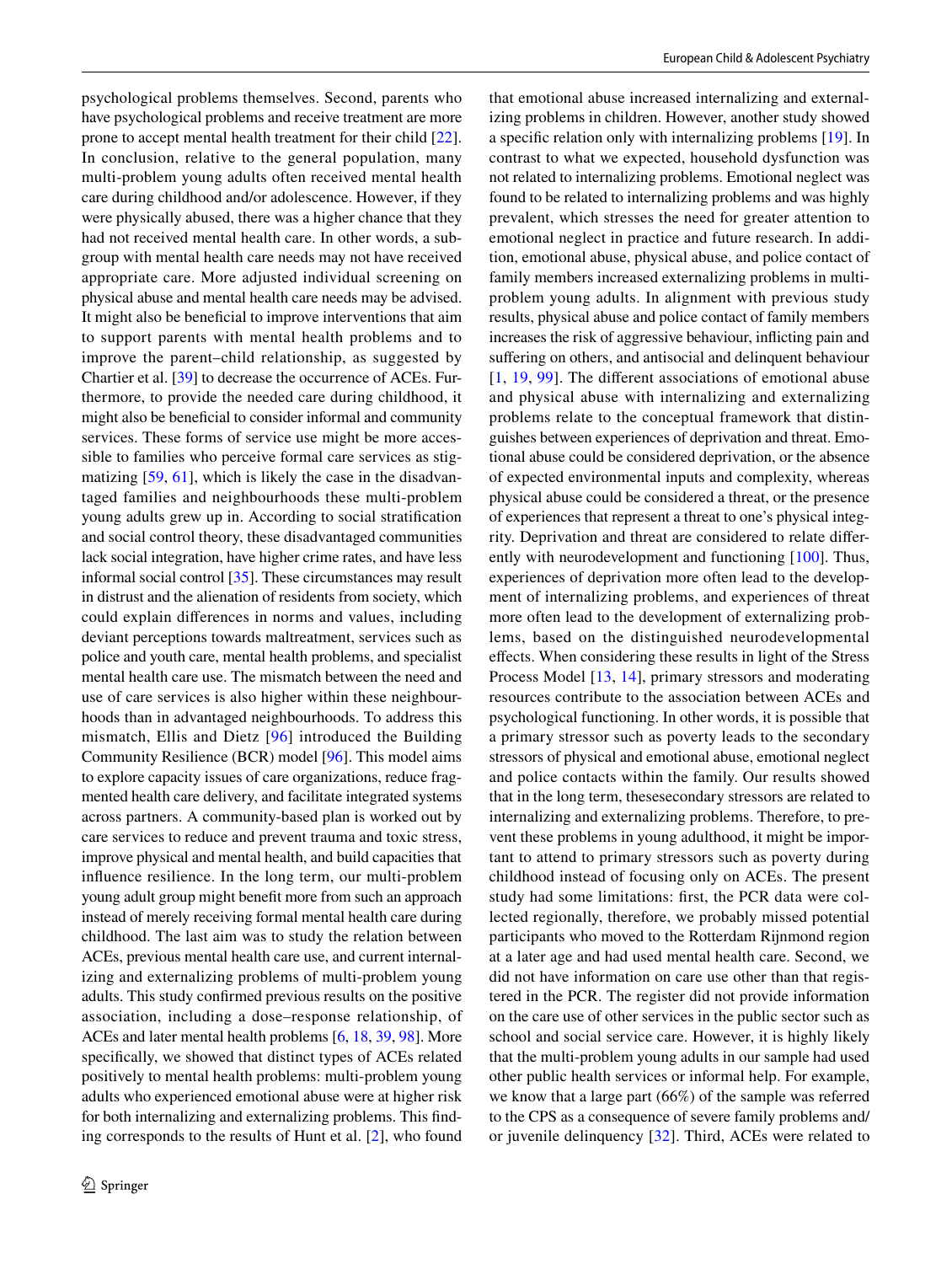problems in the family, e.g. psychological problems, but information on the registered mental health care use of family members was not available and would have enriched the study. Fourth, the PCR information was collected until 2010; hence, there was no information on the sample's use of mental health services between 2010 and the time that they participated in this study. Registered mental health care use could, therefore, be underreported in this population. However, we did have information until adolescence (13 years) on all participants; 74.9% were 16 years or older. Prior mental health care use appeared not to be a strong predictor of current mental health problems, which may be partly due to the lack of the correspondence of mental health care use and the ACEs experienced by the young adults in our study. It is unknown to what extent the sample used other services that may be of more importance in reducing mental health problems. However, it is known that many young adults had contact with CPS and the juvenile justice system [\[54\]](#page-12-31). High-risk youth involved in the juvenile justice system, which is a comparable population to the one represented in our sample, had a lower likelihood of using professional mental health care but more often used informal services such as self-help, peer counselling groups, counselling from clergy or alternative healers [\[74\]](#page-13-5). In this respect, in addition to registering mental health care use, an extension to (informal) service use in future research is suggested. Fifth, self-report questionnaires were used to assess ACEs and current psychological problems. Specifcally, abuse and neglect are sensitive topics. We increased the reliability of the questionnaire/ procedure by asking the participants to fll out these questionnaires instead of assessing them verbally. A suggestion for future research is to explore the actual mental health problems in childhood and adolescence of multi-problem young adults; in addition to information on childhood experiences and mental health care use, the prevalence of child mental health problems would have extended this study. Sixth, we used a single ACE item approach that did not include important details, such as age of exposure, frequency, severity and duration [\[101](#page-13-30)], therefore, the fndings must be interpreted with caution. However, this study provides more insight into the association between single ACEs relative to the other ACEs and outcomes. To address the cumulative burden of ACEs, we included analyses on the total number of ACEs. However, it should be noted that the sum of all ACEs does not actually capture the exact burden of ACEs because important details [\[101](#page-13-30)] were not measured in this study. More research on the type and timing of ACEs is recommended, as Schalinski et al. [[101](#page-13-30)] showed that it improved the understanding of vulnerability to psychopathology. In addition, the diferent types of ACEs were all equally counted in the total ACE score, while the analyses with single ACE items showed that they are diferentially associated with outcomes. Seventh, the ACE categories used in this study have a few exceptions relative to the general ACE study [\[4](#page-11-3)]; alcohol and drug abuse are examined separately instead of as one item of substance abuse, and police contact of family is examined more broadly. In conclusion, this study explored the pernicious long-term mental health consequences of ACEs in a high-risk multi-problem young adult group. Several ACEs were shown to be related to mental health care use in childhood and adolescence and to internalizing and externalizing problems in young adulthood. Cumulative ACE exposure associations with mental health problems confrmed these relations. A specifc examination of tailored care for children who experienced emotional abuse, emotional neglect, physical abuse, and police contact with family members is needed. Emotional abuse and emotional neglect are often chronic and difficult to detect  $[102]$  $[102]$ , and physically abused children may have an unmet service need. Therefore, special attention and screening on these adverse events is recommended. In addition, screening and intervening in psychological problem development in children experiencing ACEs may be beneficial to prevent later mental health problems. Lastly, prevention, decreases in poverty, and a community approach are recommended to increase the efects of (informal) care in disadvantaged neighbourhoods.

**Acknowledgements** We would like to thank the participants, the social welfare agency in Rotterdam (Jongerenloket), DNK, and The Psychiatric Case Register of Erasmus Medical Center for their cooperation with this study. We would like to thank the De Verre Bergen Foundation for funding this study.

**Funding** This research project is funded by the De Verre Bergen Foundation. The De Verre Bergen foundation is a venture philanthropy organization that aims to build a better Rotterdam through substantial investments in innovative, impactful social ventures. The fnancier is not involved in the design of the study or the drafting of the manuscript. Furthermore, the fnancier is not and shall not be involved in the subsequent process of data collection, analysis and interpretation. Contact information: Nanne Boonstra, Parklaan 22, 3016 BB Rotterdam, The Netherlands; Tel: 0031 10 209 2000; E-mail: nboonstra@sdvb.com.

## **Compliance with ethical standards**

**Conflict of interest** Competing interests: On behalf of all authors, the corresponding author states that there is no confict of interest.

**Ethics approval and consent to participate** The study was performed by the VU University Medical Center Department of Child and Adolescent Psychiatry and approved by the Medical Ethics Review Committee of VU University Medical Center (Registration number: 2013:422- NL46906.029.13). Participants gave informed consent for their voluntary participation after a member of the research team provided oral and written information.

**Open Access** This article is distributed under the terms of the Creative Commons Attribution 4.0 International License ([http://creativeco](http://creativecommons.org/licenses/by/4.0/) [mmons.org/licenses/by/4.0/](http://creativecommons.org/licenses/by/4.0/)), which permits unrestricted use, distribution, and reproduction in any medium, provided you give appropriate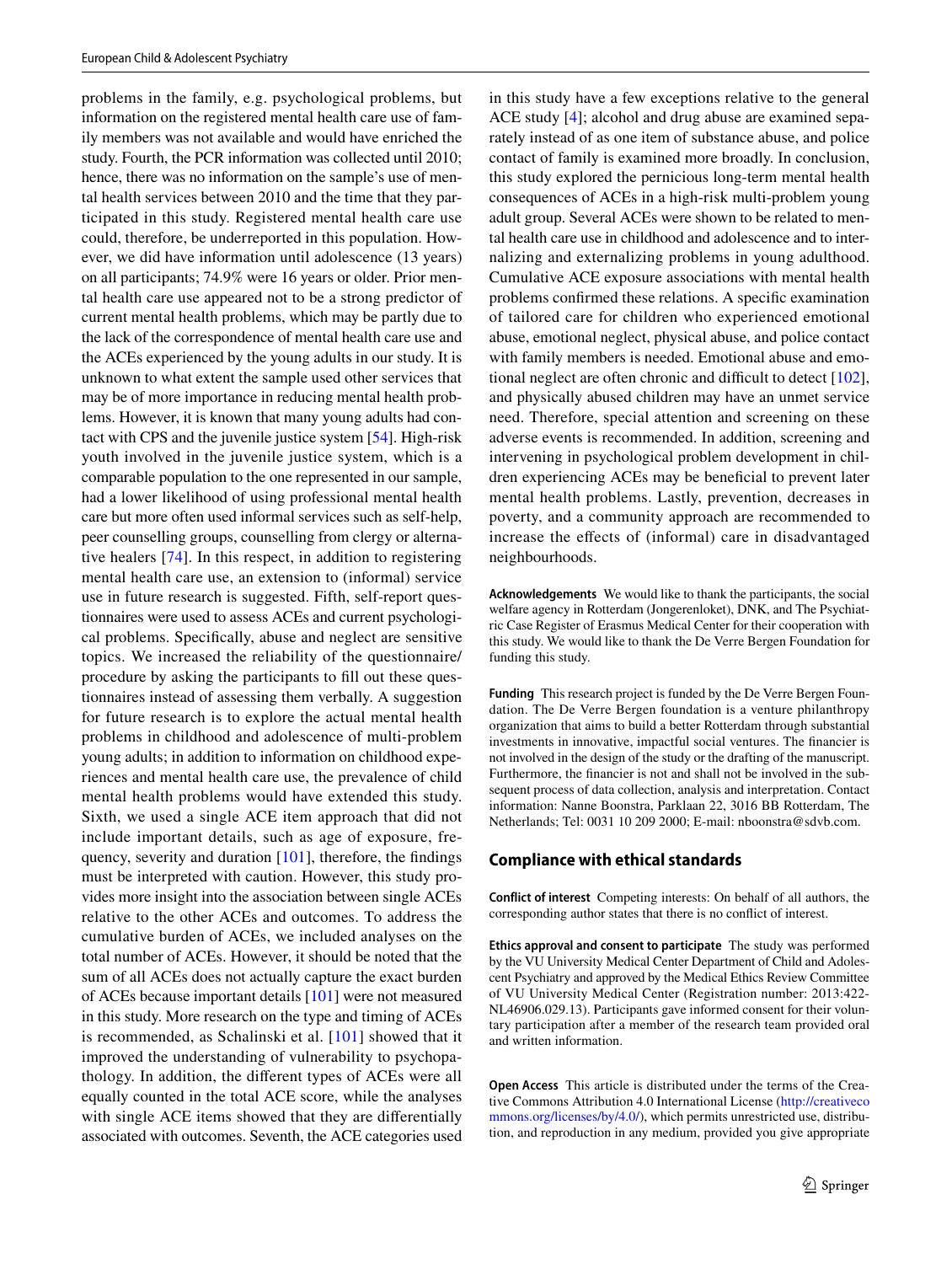credit to the original author(s) and the source, provide a link to the Creative Commons license, and indicate if changes were made.

# **References**

- <span id="page-11-0"></span>1. Gilbert R, Widom CS, Browne K et al (2009) Burden and consequences of child maltreatment in high-income countries. Lancet 373:68–81. [https://doi.org/10.1016/S0140-6736\(08\)61706-7](https://doi.org/10.1016/S0140-6736(08)61706-7)
- <span id="page-11-1"></span>2. Hunt TKA, Slack KS, Berger LM (2017) Adverse childhood experiences and behavioral problems in middle childhood. Child Abuse Negl 67:391–402. [https://doi.org/10.1016/j.chiab](https://doi.org/10.1016/j.chiabu.2016.11.005) [u.2016.11.005](https://doi.org/10.1016/j.chiabu.2016.11.005)
- <span id="page-11-2"></span>3. Edwards VJ, Holden GW, Felitti VJ, Anda RF (2003) Relationship between multiple forms of childhood maltreatment and adult mental health in community respondents: results from the adverse childhood experiences study. Am J Psychiatry 1608:1453–1460.<https://doi.org/10.1176/appi.ajp.160.8.1453>
- <span id="page-11-3"></span>4. Chapman DP, Dube SR, Anda RF (2007) Adverse childhood events as risk factors for negative mental health outcomes. Psychiatr Ann 37:359–364
- <span id="page-11-4"></span>5. Kessler RC, McLaughlin KA, Green JG et al (2010) Childhood adversities and adult psychopathology in the WHO world mental health surveys. Br J Psychiatry 197:378–385. [https://](https://doi.org/10.1192/bjp.bp.110.080499) [doi.org/10.1192/bjp.bp.110.080499](https://doi.org/10.1192/bjp.bp.110.080499)
- <span id="page-11-5"></span>6. Flaherty EG, Thompson R, Dubowitz H et al (2013) Adverse childhood experiences and child health in early adolescence. JAMA Pediatr 167:622–629. [https://doi.org/10.1001/jamap](https://doi.org/10.1001/jamapediatrics.2013.22) [ediatrics.2013.22](https://doi.org/10.1001/jamapediatrics.2013.22)
- 7. Anda RF, Fleisher VI, Felitti VJ et al (2004) Childhood abuse, household dysfunction, and indicators of impaired adult worker performance. Perm J 8:30–38
- <span id="page-11-13"></span>8. Chapman DP, Whitfeld CL, Felitti VJ et al (2004) Adverse childhood experiences and the risk of depressive disorders in adulthood. J Afect Disord 82:217–225. [https://doi.](https://doi.org/10.1016/j.jad.2003.12.013) [org/10.1016/j.jad.2003.12.013](https://doi.org/10.1016/j.jad.2003.12.013)
- <span id="page-11-14"></span>9. Ports KA, Ford DC, Merrick MT (2016) Adverse childhood experiences and sexual victimization in adulthood. Child Abuse Negl 51:313–322. [https://doi.org/10.1038/nbt.3121.](https://doi.org/10.1038/nbt.3121.ChIP-nexus) [ChIP-nexus](https://doi.org/10.1038/nbt.3121.ChIP-nexus)
- <span id="page-11-17"></span>10. Thompson R, Flaherty EG, English DJ et al (2015) Trajectories of adverse childhood experiences and self-reported health at age 18. Acad Pediatr 15:503–509. [https://doi.org/10.1016/j.](https://doi.org/10.1016/j.acap.2014.09.010) [acap.2014.09.010](https://doi.org/10.1016/j.acap.2014.09.010)
- 11. Larkin H, Shields JJ, Anda RF (2012) The Health and Social Consequences of Adverse Childhood Experiences (ACE) across the lifespan: an introduction to prevention and intervention in the community. J Prev Interv Community 40:263–270. [https://doi.](https://doi.org/10.1080/10852352.2012.707439) [org/10.1080/10852352.2012.707439](https://doi.org/10.1080/10852352.2012.707439)
- <span id="page-11-6"></span>12. Wade R Jr, Cronholm PF, Fein JA et al (2016) Household and community-level adverse childhood experiences and adult health outcomes in a diverse urban population. Child Abuse Negl 52:135–145. <https://doi.org/10.1016/j.chiabu.2015.11.021>
- <span id="page-11-7"></span>13. Pearlin LI, Menaghan EG, Lieberman MA, Mullan JT (1981) The stress process. J Health Soc Behav 22:337–356. [https://doi.](https://doi.org/10.2307/2136676) [org/10.2307/2136676](https://doi.org/10.2307/2136676)
- <span id="page-11-8"></span>14. Pearlin LI (1999) The Stress Process Revised. In: Aneshensel C, Phelan J (eds) Handbook of the sociology of mental health. Academic/Plenum Publishers, New York, pp 395–415
- <span id="page-11-9"></span>15. Katerndahl DA, Realini JP (1997) Use of health care services by persons with panic symptoms. Psychiatr Serv 48:1027–1032
- <span id="page-11-10"></span>16. Katerndahl DA, Parchman M (2002) The ability of the stress process model to explain mental health outcomes. Compr Psychiatry 34:351–360. <https://doi.org/10.1053/comp.2002.34626>
- <span id="page-11-11"></span>17. Oldehinkel AJ, Ormel J (2015) A longitudinal perspective on childhood adversities and onset risk of various psychiatric disorders. Eur Child Adolesc Psychiatry 24:641–650. [https://doi.](https://doi.org/10.1007/s00787-014-0540-0) [org/10.1007/s00787-014-0540-0](https://doi.org/10.1007/s00787-014-0540-0)
- <span id="page-11-28"></span>18. Finkelhor D, Shattuck A, Turner H, Hamby S (2013) Improving the Adverse Childhood Experiences Study Scale. JAMA Pediatr 167:707.<https://doi.org/10.1001/jamapediatrics.2013.420>
- <span id="page-11-25"></span>19. Keyes KM, Eaton NR, Krueger RF et al (2012) Childhood maltreatment and the structure of common psychiatric disorders. Br J Psychiatry 200:107–115. [https://doi.org/10.1192/bjp.](https://doi.org/10.1192/bjp.bp.111.093062) [bp.111.093062](https://doi.org/10.1192/bjp.bp.111.093062)
- <span id="page-11-26"></span>20. Turner H, Finkelhor D, Ormrod R (2007) Family structure variations in patterns and predictors of child victimization. Am J Orthopsychiatry 77:282–295. [https://doi.](https://doi.org/10.1037/0002-9432.77.2.282) [org/10.1037/0002-9432.77.2.282](https://doi.org/10.1037/0002-9432.77.2.282)
- 21. Nurius PS, Logan-Greene P, Green S (2012) ACEs within a social disadvantage framework: distinguishing unique, cumulative, and moderated contributions to adult mental health. J Prev Interv Community 40:278–290. [https://doi.org/10.1002/](https://doi.org/10.1002/ana.22528.Toll-like) [ana.22528.Toll-like](https://doi.org/10.1002/ana.22528.Toll-like)
- <span id="page-11-12"></span>22. Olfson M, Marcus SC, Druss B et al (2003) Parental depression, child mental health problems, and health care utilization. Med Care 41:716–721. [https://doi.org/10.1097/01.MLR.0000064642](https://doi.org/10.1097/01.MLR.0000064642.41278.48) [.41278.48](https://doi.org/10.1097/01.MLR.0000064642.41278.48)
- <span id="page-11-15"></span>23. Dube SR, Anda RF, Felitti VJ et al (2002) Adverse childhood experiences and personal alcohol abuse as an adult. Addict Behav 27:713–725. [https://doi.org/10.1016/S0306-4603\(01\)00204-0](https://doi.org/10.1016/S0306-4603(01)00204-0)
- <span id="page-11-27"></span>24. Dong M, Anda RF, Felitti VJ et al (2004) The interrelatedness of multiple forms of childhood abuse, neglect, and household dysfunction. Child Abus Negl 28:771–784. [https://doi.org/10.1016/j.](https://doi.org/10.1016/j.chiabu.2004.01.008) [chiabu.2004.01.008](https://doi.org/10.1016/j.chiabu.2004.01.008)
- <span id="page-11-24"></span>25. Dube SR, Anda RF, Felitti VJ et al (2001) Childhood abuse, household dysfunction, and the risk of attempted suicide throughout the life span: fndings from the adverse childhood experiences study. JAMA 286:3089–3096. [https://doi.org/10.1001/](https://doi.org/10.1001/jama.286.24.3089) [jama.286.24.3089](https://doi.org/10.1001/jama.286.24.3089)
- <span id="page-11-16"></span>26. Anda RF, Whitfeld CL, Felitti VJ et al (2002) Adverse childhood experiences, alcoholic parents, and later risk of alcoholism and depression. Psychiatr Serv 53:1001–1009. [https://doi.](https://doi.org/10.1176/appi.ps.53.8.1001) [org/10.1176/appi.ps.53.8.1001](https://doi.org/10.1176/appi.ps.53.8.1001)
- <span id="page-11-18"></span>27. Horwitz AV, Widom CS, McLaughlin J, White HR (2001) The impact of childhood abuse and neglect on adult mental health: a prospective study. J Health Soc Behav 42:184–201
- <span id="page-11-23"></span>28. Rebbe R, Nurius PS, Ahrens KR, Courtney ME (2017) Adverse childhood experiences among youth aging out of foster care: a latent class analysis. Child Youth Serv Rev 74:108–116. [https://](https://doi.org/10.1016/j.childyouth.2017.02.004) [doi.org/10.1016/j.childyouth.2017.02.004](https://doi.org/10.1016/j.childyouth.2017.02.004)
- <span id="page-11-19"></span>29. Messina N, Grella C (2006) Childhood trauma and women's health outcomes in a California prison population. Am J Public Health 96:1842–1848. [https://doi.org/10.2105/AJPH.2005.08201](https://doi.org/10.2105/AJPH.2005.082016) [6](https://doi.org/10.2105/AJPH.2005.082016)
- <span id="page-11-20"></span>30. Rossegger A, Wetli N, Urbaniok F et al (2009) Women convicted for violent offenses: adverse childhood experiences, low level of education and poor mental health. BMC Psychiatry 9:1–7. [https](https://doi.org/10.1186/1471-244X-9-81) [://doi.org/10.1186/1471-244X-9-81](https://doi.org/10.1186/1471-244X-9-81)
- <span id="page-11-21"></span>31. Gjelsvik A, Dumont DM, Nunn A, Rosen DL (2014) Adverse childhood events: incarceration of household members and health-related quality of life in adulthood. J Health Care Poor Underserved 25:1169–1182. [https://doi.org/10.1353/](https://doi.org/10.1353/hpu.2014.0112) [hpu.2014.0112](https://doi.org/10.1353/hpu.2014.0112)
- <span id="page-11-22"></span>32. van Duin L, Bevaart F, Paalman CH et al (2017) Child Protection Service interference in childhood and the relation with mental health problems and delinquency in young adulthood: a latent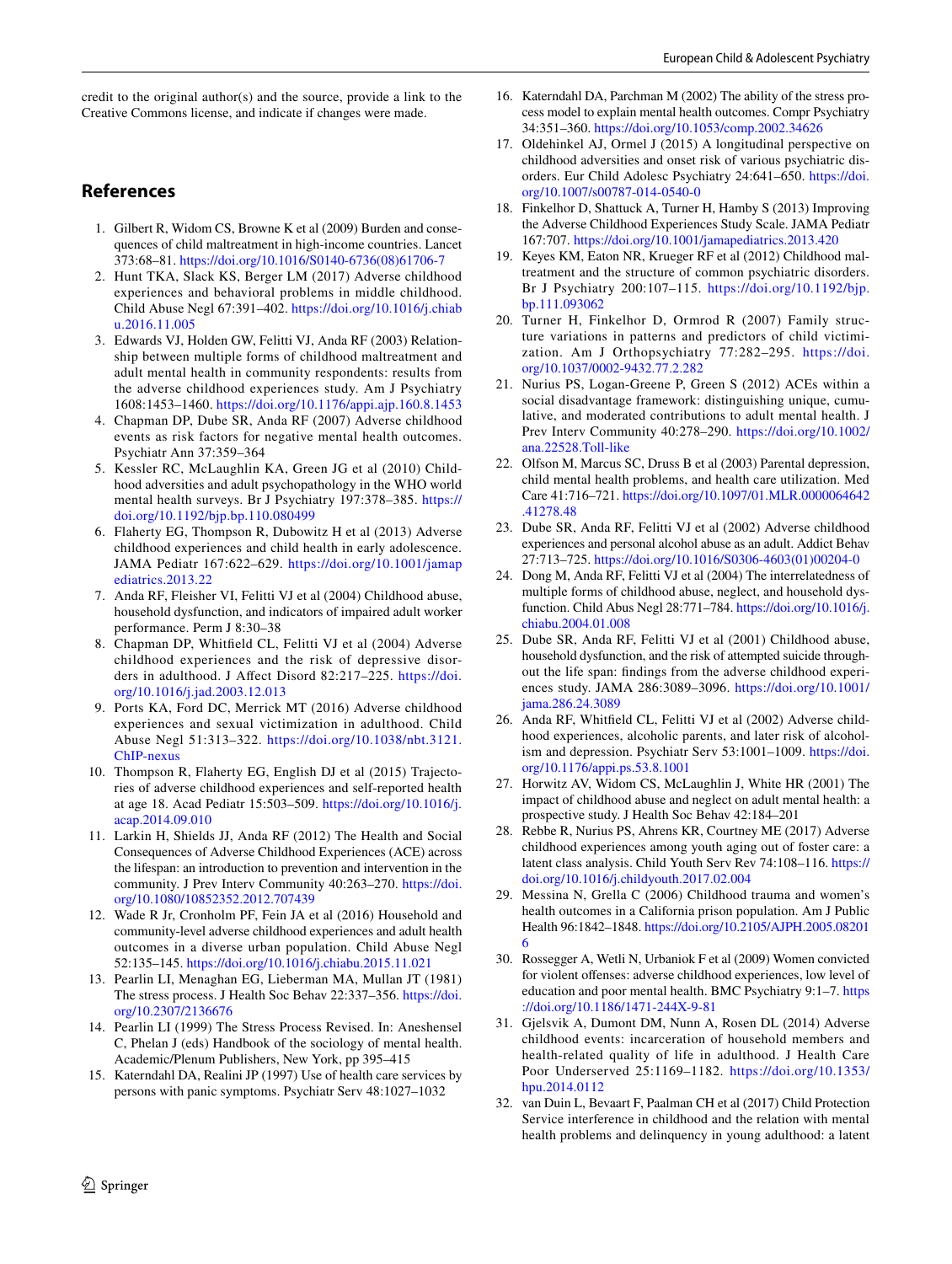class analysis study. Child Adolesc Psychiatry Ment Health 11:1–15

- <span id="page-12-0"></span>33. Weijters G, Scheepers P, Gerris J (2007) Distinguishing the City, neighbourhood and individual level in the explanation of youth delinquency: a multilevel approach. Eur J Criminol 4:87–108. <https://doi.org/10.1177/1477370807071731>
- <span id="page-12-1"></span>34. Barrett DE, Katsiyannis A, Zhang D, Zhang D (2014) Delinquency and recidivism: a multicohort, matched-control study of the role of early adverse experiences, mental health problems, and disabilities. J Emot Behav Disord 22:3–15. [https://doi.](https://doi.org/10.1177/1063426612470514) [org/10.1177/1063426612470514](https://doi.org/10.1177/1063426612470514)
- <span id="page-12-2"></span>35. Ousey GC (2000) Explaining regional and urban variation in crime: a review of research. Crim Justice 1:261–308
- <span id="page-12-3"></span>36. Carter V, Myers MR (2007) Exploring the risks of substantiated physical neglect related to poverty and parental characteristics: a national sample. Child Youth Serv Rev 29:110–121. [https://doi.](https://doi.org/10.1016/j.childyouth.2006.08.002) [org/10.1016/j.childyouth.2006.08.002](https://doi.org/10.1016/j.childyouth.2006.08.002)
- <span id="page-12-4"></span>37. Nikulina V, Widom CS, Czaja S (2011) The role of childhood neglect and childhood poverty in predicting mental health, academic achievement and crime in adulthood. Am J Community Psychol 48:309–321.<https://doi.org/10.1007/s10464-010-9385-y>
- <span id="page-12-5"></span>38. Altintas M, Bilici M (2018) Evaluation of childhood trauma with respect to criminal behavior, dissociative experiences, adverse family experiences and psychiatric backgrounds among prison inmates. Compr Psychiatry 82:100–107. [https://doi.](https://doi.org/10.1016/j.comppsych.2017.12.006) [org/10.1016/j.comppsych.2017.12.006](https://doi.org/10.1016/j.comppsych.2017.12.006)
- <span id="page-12-6"></span>39. Chartier MJ, Walker JR, Naimark B (2010) Separate and cumulative efects of adverse childhood experiences in predicting adult health and health care utilization. Child Abus Negl 34:454–464. <https://doi.org/10.1016/j.chiabu.2009.09.020>
- <span id="page-12-7"></span>40. Dube SR, Williamson DF, Thompson T et al (2004) Assessing the reliability of retrospective reports of adverse childhood experiences among adult HMO members attending a primary care clinic. Child Abus Negl 28:729–737. [https://doi.org/10.1016/j.](https://doi.org/10.1016/j.chiabu.2003.08.009) [chiabu.2003.08.009](https://doi.org/10.1016/j.chiabu.2003.08.009)
- <span id="page-12-8"></span>41. Fong K (2017) Child welfare involvement and contexts of poverty: the role of parental adversities, social networks, and social services. Child Youth Serv Rev 72:5–13. [https://doi.](https://doi.org/10.1016/j.childyouth.2016.10.011) [org/10.1016/j.childyouth.2016.10.011](https://doi.org/10.1016/j.childyouth.2016.10.011)
- <span id="page-12-9"></span>42. Maguire-Jack K, Font SA (2017) Intersections of individual and neighborhood disadvantage: implications for child maltreatment. Child Youth Serv Rev 72:44–51. [https://doi.org/10.1016/j.child](https://doi.org/10.1016/j.childyouth.2016.10.015) [youth.2016.10.015](https://doi.org/10.1016/j.childyouth.2016.10.015)
- <span id="page-12-10"></span>43. Kalmakis KA, Chandler GE (2015) Health consequences of adverse childhood experiences: a systematic review. J Am Assoc Nurse Pract 27:457–465. [https://doi.](https://doi.org/10.1002/2327-6924.12215) [org/10.1002/2327-6924.12215](https://doi.org/10.1002/2327-6924.12215)
- <span id="page-12-11"></span>44. Blokland A, Palmen H, Van San M (2012) Crimineel gedrag in de jongvolwassenheid. Tijdschr voor Criminol 54:85–98
- 45. Doreleijers T, Fokkens H (2010) Minderjarigen en jongvolwassenen: pleidooi voor een evidence based strafrecht. Rechtstreeks 2:9–47
- <span id="page-12-12"></span>46. Lamet W, James C, Dirkzwager A, Van der Laan P (2010) Reclasseringstoezicht en jongvolwassenen. PROCES 89:371–383
- <span id="page-12-13"></span>47. Crone EA (2009) Executive functions in adolescence: inferences from brain and behavior. Dev Sci 12:825–830. [https://doi.org/10](https://doi.org/10.1111/j.1467-7687.2009.00918.x) [.1111/j.1467-7687.2009.00918.x](https://doi.org/10.1111/j.1467-7687.2009.00918.x)
- <span id="page-12-14"></span>48. Arnett JJ (2000) Emerging adulthood: a theory of development from the late teens through the twenties. Am Psychol 55:469– 480. <https://doi.org/10.1037//0003-066X.55.5.469>
- 49. Arnett JJ (2007) Emerging adulthood: what is it, and what is it good for? Child Dev Perspect 1:68–73
- <span id="page-12-15"></span>50. D'Oosterlinck F, Broekaert E, Haeghen Vander C (2006) Probleemjongeren te vroeg het te-huis uit? Tijdschr voor Orthop Kinderpsychiatrie 31:58–68
- <span id="page-12-16"></span>51. Berzin SC (2008) Difficulties in the transition to adulthood: using propensity scoring to understand what makes foster youth vulnerable. Soc Serv Rev 82:171–196.<https://doi.org/10.1086/588417>
- 52. Ahrens KR, Garrison MM, Courtney ME (2014) Health outcomes in young adults from foster care and economically diverse backgrounds. Pediatrics 134:1067–1074
- <span id="page-12-19"></span>53. Osgood DW, Foster EM, Courtney ME (2010) Vulnerable populations and the transition to adulthood. Futur Child 20:209–229. <https://doi.org/10.1353/foc.0.0047>
- <span id="page-12-31"></span>54. van Duin L, Bevaart F, Paalman CH et al (2017) Child Protection Service interference in childhood and the relation with mental health problems and delinquency in young adulthood: a latent class analysis study. Child Adolesc Psychiatry Ment Health 11:1–15.<https://doi.org/10.1186/s13034-017-0205-0>
- <span id="page-12-17"></span>55. Collins ME (2001) Transition to adulthood for vulnerable youths: a review of research and implications for policy. Soc Serv Rev 72:271–291
- <span id="page-12-18"></span>56. Chartier MJ, Walker JR, Naimark B (2007) Childhood abuse, adult health, and health care utilization: results from a representative community sample. Am J Epidemiol 165:1031–1038. <https://doi.org/10.1093/aje/kwk113>
- <span id="page-12-20"></span>57. Maschi T, Hatcher SS, Schwalbe CS, Rosato NS (2008) Mapping the social service pathways of youth to and through the juvenile justice system: a comprehensive review. Child Youth Serv Rev 30:1376–1385. <https://doi.org/10.1016/j.childyouth.2008.04.006>
- <span id="page-12-21"></span>58. Shanahan ME, Runyan DK, Martin SL, Kotch JB (2017) The within poverty diferences in the occurrence of physical neglect. Child Youth Serv Rev 75:1–6. [https://doi.org/10.1016/j.child](https://doi.org/10.1016/j.childyouth.2017.02.014) [youth.2017.02.014](https://doi.org/10.1016/j.childyouth.2017.02.014)
- <span id="page-12-23"></span>59. Young AS, Rabiner D (2015) Racial/ethnic diferences in parentreported barriers to accessing children's health services. Psychol Serv 12:267–273.<https://doi.org/10.1038/nn.3945.Dopaminergic>
- 60. Lê Cook B, Barry CL, Busch SH (2013) Racial/ethnic disparity trends in children's mental health care access and expenditures from 2002 to 2007. Health Serv Res 48:129–149. [https://doi.org](https://doi.org/10.1111/j.1475-6773.2012.01439.x) [/10.1111/j.1475-6773.2012.01439.x](https://doi.org/10.1111/j.1475-6773.2012.01439.x)
- <span id="page-12-22"></span>61. Zimmerman FJ (2005) Social and economic determinants of disparities in professional help-seeking for child mental health problems: evidence from a national sample. Health Serv Res 40:1514–1533.<https://doi.org/10.1111/j.1475-6773.2005.00411.x>
- <span id="page-12-24"></span>62. Bevaart F, Mieloo CL, Wierdsma A et al (2014) Ethnicity, socioeconomic position and severity of problems as predictors of mental health care use in 5- to 8-year-old children with problem behaviour. Soc Psychiatry Psychiatr Epidemiol 49:1–23
- <span id="page-12-25"></span>Herrenkohl TI, Sousa C, Tajima EA (2008) Intersection of child abuse and children's exposure to domestic violence. Trauma, Violence, Abus 9:84–99
- <span id="page-12-26"></span>64. Smith CO, Thompson MP, Johnson K et al (2009) Service utilization patterns of maltreated and nonmaltreated children from low-income, African-American families. Psychiatr Serv 60:1386–1389.<https://doi.org/10.1176/appi.ps.60.10.1386>
- <span id="page-12-27"></span>65. Turner HA, Finkelhor D, Ormrod R (2007) Predictors of receiving counseling in a national sample of youth: the relative infuence of symptoms, victimization exposure, parent-child confict, and delinquency. J Youth Adolesc 36:861–876. [https://doi.](https://doi.org/10.1007/s10964-007-9189-z) [org/10.1007/s10964-007-9189-z](https://doi.org/10.1007/s10964-007-9189-z)
- <span id="page-12-28"></span>66. Solomon SD, Davidson JRT (1997) Trauma: prevalence, impairment, service use, and cost. J Clin Psychiatry 58:5–11
- <span id="page-12-29"></span>67. Zwaanswijk M, Van Der Ende JAN, Verhaak PFM et al (2003) Factors associated with adolescent mental health service need and utilization. J Am Acad Child Adolesc Psychiatry 42:692– 700. <https://doi.org/10.1097/01.CHI.0000046862.56865.B7>
- <span id="page-12-30"></span>68. Laitinen-Krispijn S, Van der Ende JMA, Wierdsma AI, Verhulst FC (1999) Predicting adolescent mental health service use in a prospective record-linkage study. J Am Acad Child Adolesc